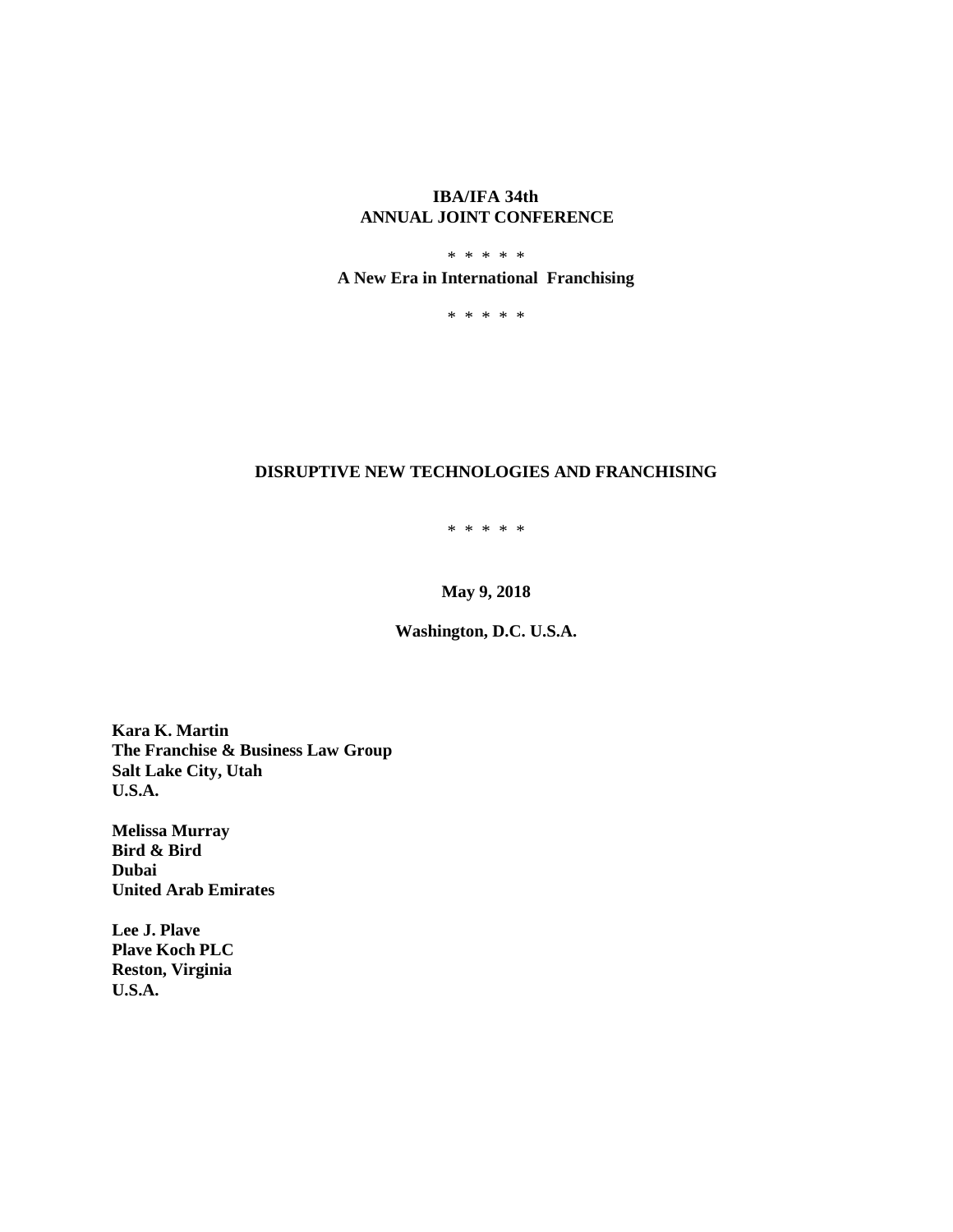### **DISRUPTIVE NEW TECHNOLOGIES AND FRANCHISING**

In 2018, the emergence of new methods of connecting customers to businesses has become almost second-nature to many consumers as well as many businesses. In just one segment – the procedure by which consumers can place a delivery order with a restaurant – there are a multitude of options. These include relatively new powerhouse players such as DoorDash, Grubhub, Postmates, and UberEats. The emergence of Amazon as a potentially mammoth delivery force lurks as well.<sup>1</sup>

The market is strong enough that there has already been consolidation: in 2017, Grubhub acquired its rival Eat24 business from Yelp for \$288 million. <sup>2</sup> Matt Maloney, the CEO of Grubhub, observed that "scale drives efficiency," when announcing a second deal with Yelp to increase to over 80,000 the number of U.S. restaurants offering delivery through the Grubhub mobile app.<sup>3</sup> He went on to note that "I see a point where we could conceivably have extremely low if not free delivery for consumers."<sup>4</sup> Uber's entry, the UberEats platform, is already reported to be more profitable than its ubiquitous ride-hailing business, and has expanded in the U.S., Canada, and globally. <sup>5</sup>

What makes these services different is not the fact that they deliver food to customers or that the offer a wide range of restaurants' menus to consumers. After all, local and national branded restaurants such as Chinese-take outs and pizzerias have delivered to customers for decades. Food delivery services – even franchised ones – long ago became a reliable go-to for consumers (such as "Takeout Taxi," which began operating in the Washington, D.C. market in the late 1980's)<sup>6</sup> and "Mr. Delivery" (which was started in South Africa and later expanded into the U.S.). Smaller regional food service establishments are also relying on delivery, such as Chicago's "Foxtrot" concept, whose business is reported to be "divided evenly between in-store and delivery."<sup>7</sup> Global food service giants like McDonald's have expanded with

 $\overline{a}$ 

<sup>1</sup> Jason Del Rey, "Amazon launches restaurant delivery in Manhattan with more than 350 eateries; Free delivery, but the fee for restaurants to participate is steep," Recode (May 17, 2016) (https://www.recode.net/2016/5/17/11687468/amazon-restaurant-delivery-manhattan).

<sup>&</sup>lt;sup>2</sup> Theresa Poletti, "Yelp bounces back as Grubhub deal gets good reviews," MarketWatch (Aug. 6, 2017) (https://www.marketwatch.com/story/yelp-bounces-back-as-grubhub-deal-gets-good-reviews-2017-08-03).

<sup>3</sup> Julie Jargon and Heather Haddon, "Grubhub Expands Pact With Yelp, Aiming for Cheaper Deliveries," The Wall St. J. (Mar. 19, 2018) (https://www.wsj.com/articles/grubhub-expands-pact-with-yelp-aiming-forcheaper-deliveries-1521451921?mod=searchresults&page=1&pos=1).

<sup>4</sup> Id.

<sup>&</sup>lt;sup>5</sup> Mike Isaac, "UberEats Picks Up Steam Against Rivals," The N.Y. Times (Sept. 25, 2017 at B1).

<sup>&</sup>lt;sup>6</sup> Kirstin Downey Grimsley, The Takeoff of Takeout Taxi," The Wash. Post (Nov. 21, 1994) [\(https://www.washingtonpost.com/archive/business/1994/11/21/the-takeoff-of-takeout-taxi/879b8c2a-](https://www.washingtonpost.com/archive/business/1994/11/21/the-takeoff-of-takeout-taxi/879b8c2a-3b90-4d3b-8807-d263b72035c6/?utm_term=.410ea0206bd3)[3b90-4d3b-8807-d263b72035c6/?utm\\_term=.410ea0206bd3\)](https://www.washingtonpost.com/archive/business/1994/11/21/the-takeoff-of-takeout-taxi/879b8c2a-3b90-4d3b-8807-d263b72035c6/?utm_term=.410ea0206bd3). Consolidation of the industry continued as Takeout Taxi and other delivery services were acquired in 2017 by BiteSquad of Minneapolis. See Dan DeBaun, "Bite Squad buys Md. food delivery firm as part of national expansion," Washington Bus. J. (Oct. 10, 2017) (https://www.bizjournals.com/washington/news/2017/10/10/bite-squad-buys-md-food-deliveryfirm-as-part-of.html).

<sup>7</sup> Jane Black, "Welcome to the New Convenience Store," The Wall St. J. (Apr. 25, 2018) (https://www.wsj.com/articles/welcome-to-the-new-convenience-store-1524677133?mod=searchresults&page=1&pos=1).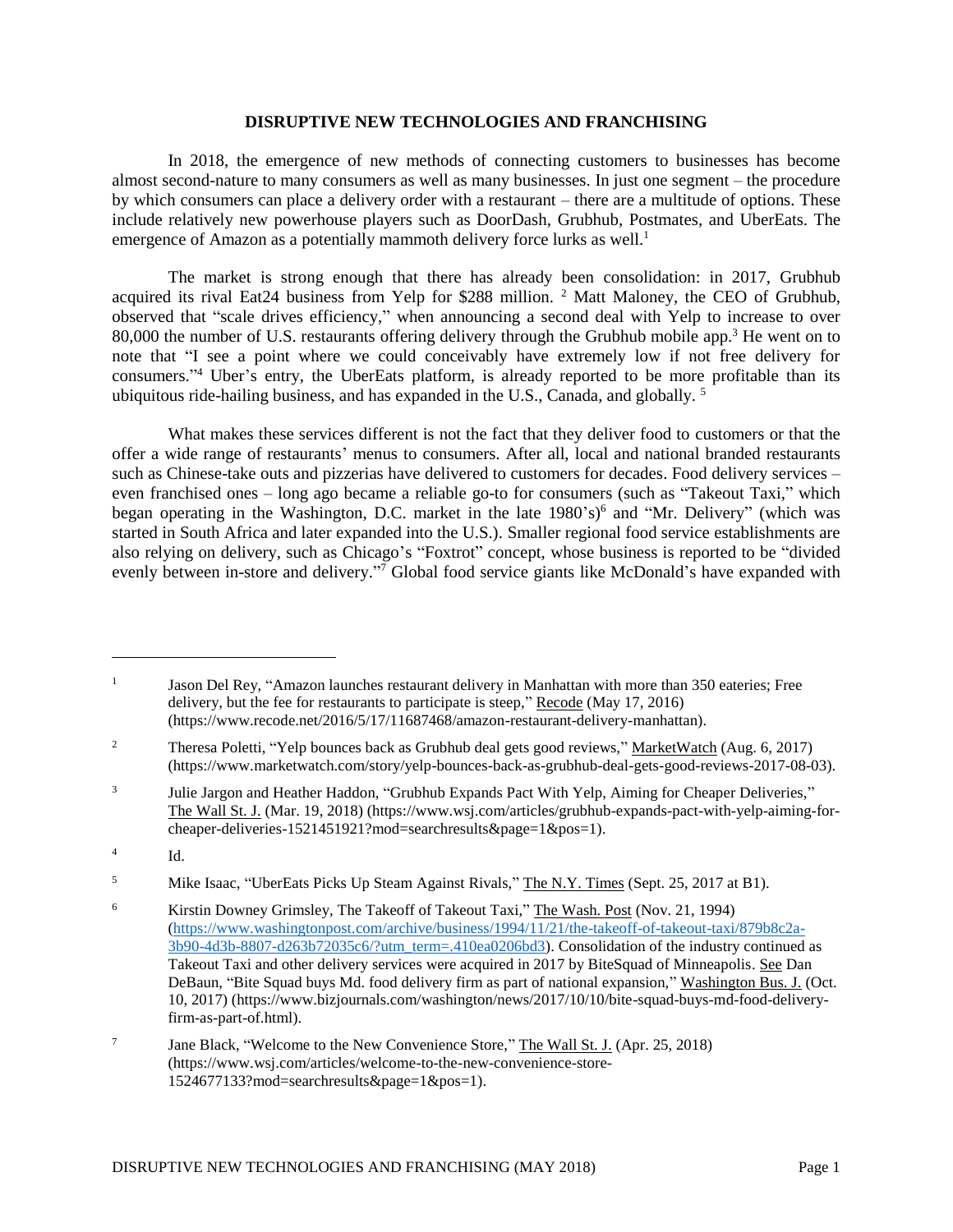their own delivery platform, "McDelivery," which it reports as being available (through UberEats and otherwise) in over 10,000 of its restaurants in 21 different countries." 8

What's different about 2018 than the years past is volume and cost. The gig economy  $-$  as noted below – has generated a plethora of drivers who are able to conveniently and cheaply complete the lastmile journey between the restaurant and the consumer, and fulfill the delivery order while the food is (hopefully) still hot and to the consumer's liking. The consumer-cost factor is undeniably a major consideration, as noted (above) by Grubhub's CEO (suggesting that delivery may someday be low-cost or free to consumers). The issue is not trifling; in addition to Grubhub's \$288 million acquisition of Eat24 noted above, DoorDash recently took in \$535 million in investments to fuel its expansion.<sup>9</sup>

The structure of the relationship that these growing delivery services have to restaurants is critical to understanding the impact that the phenomenon is having and the likely impact. Where the restaurants are franchised, additional facets also need to be considered.

These discussions about the impact on franchising arising from the rising gig economy are really not that different from the discussions held 10, 20, and 30 years ago in relation to new technologies and techniques. Each time a new technology emerges, or a system improvement or addition is considered, the implications and impact it may have on a franchise network needs to be considered. Clearly one major area in the franchise relationship that could be impacted by increased adoption of third-party delivery systems are the impact on royalties, delivery area considerations, how the technology will be managed, and by what party, data protection and brand damage issues.

## **1. Franchise Agreement Considerations**

While delivery services are not new, the emergence of new methodologies suggest that the delivery segment of the food service industry will be far more prevalent over time. Because there are many ways to implement delivery, counsel should assess the issues, which include (among others):

- 1. Who sells what? Does the delivery company and its driver serve as an agent of the restaurant? Do they act as a reseller? Or do they act as agent of the customer?
- 2. What party is responsible for taking orders?
- 3. What party is responsible for delivery and in what area is delivery to be made?
- 4. What is the selling price upon which royalties (and other fees, such as marketing fees) are to be based? What is the contractual arrangement between the restaurant and the delivery entity? Which party is responsible for problems that occur during the delivery process, including exposure for torts?<sup>10</sup>

 $\overline{a}$ 

<sup>8</sup> See McDonald's Corp. 2017 Annual Report at 15.

<sup>9</sup> Eliot Brown, "SoftBank Bets Big on Food Delivery," The Wall St. J. (Mar. 1, 2018) (https://www.wsj.com/articles/softbank-bets-big-on-food-delivery-1519912804?mod=searchresults&page=1&pos=7).

<sup>&</sup>lt;sup>10</sup> An entire segment of the insurance industry caters to the pizza delivery slice of the economy. See, e.g., Trusted Choice's website entitled "The Hidden Risks of a Pizza Delivery Business," at [https://www.trustedchoice.com/small-business-insurance/restaurant-food/pizza-delivery/.](https://www.trustedchoice.com/small-business-insurance/restaurant-food/pizza-delivery/) See also Progressive Paloverde Ins. Co. v. Bishop, 2012 WL 2399607 (S.D. Ind. June 25, 2012) (one of many cases involving a delivery driver who was involved in an auto accident).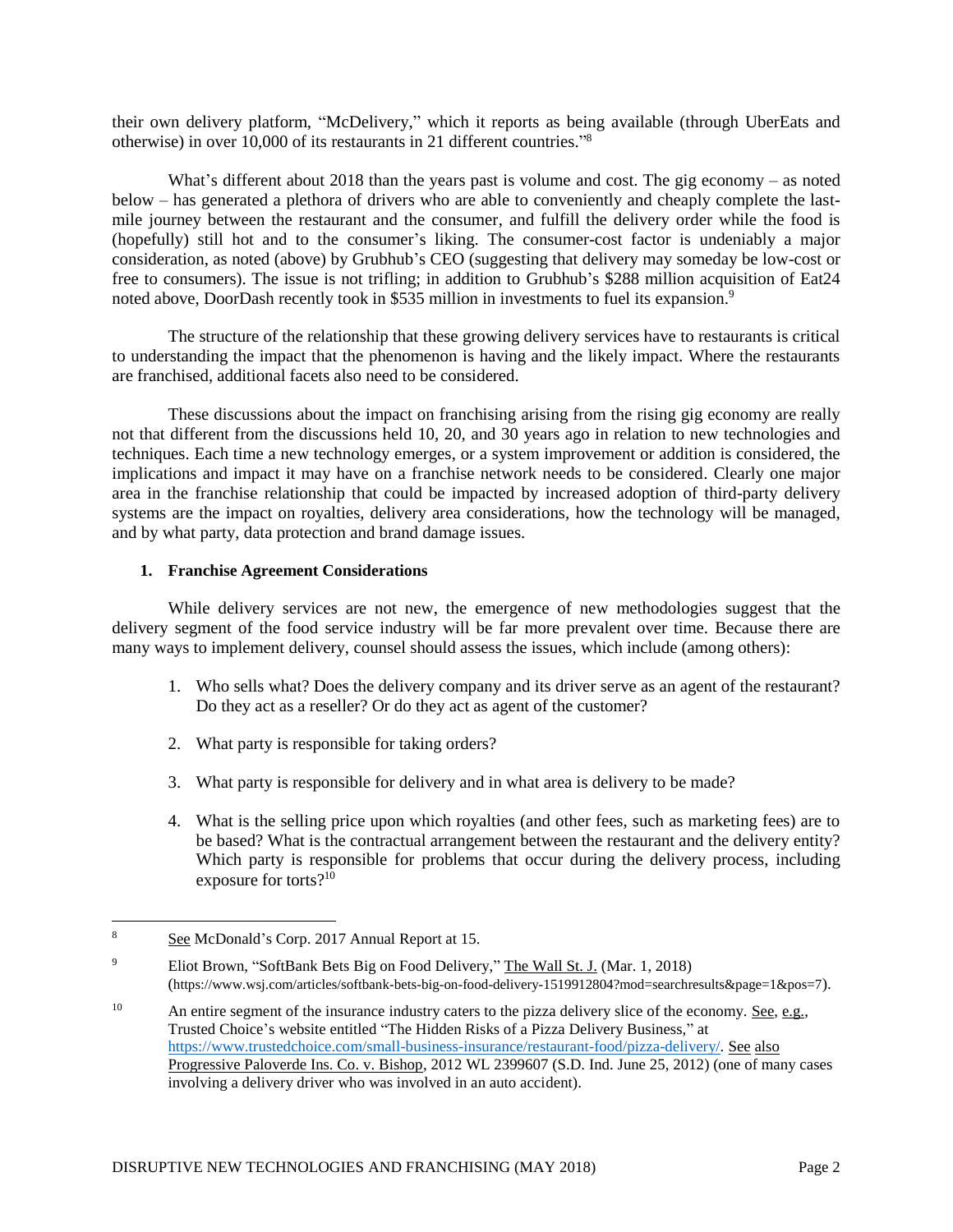- 5. Are there other aspects of already-existing franchisor franchisee relationships that are implicated by expansion of delivery service?
- 6. Issues relating to the data protection and data ownership arising out of delivery transactions.

## **2. Who Sells What**

A threshold legal consideration to understand is which party in the relationship actually makes the sale. There are various possibilities, including:

- the restaurant sells directly to the customer and engages a delivery person or delivery service as its agent to complete the order;
- the restaurant sells directly to the delivery person or company, which, in turn, resells the food to its customer; and
- the restaurant sells directly to the delivery person or company, which in effect acts as the customer's agent.

Because there is no one single structure to these arrangements, all should be assessed. The variation among these structures impact all of the considerations raised below.

## **3. Order Taking**

Questions to consider include which party is taking the orders, how the menu selections will appear, and whether the delivery service uses the restaurant's intellectual property. In most systems, the menu, photos, and other intellectual property (e.g., the marks) are owned by the franchisor – and in those cases, the franchisee is unlikely to have the independent right to properly license a delivery company to use the franchisor's IP.

## **4. Delivery**

A fundamental issue to evaluating delivery service is to consider what party will actually complete the delivery service. In some systems, the restaurant itself employs the delivery personnel (e.g., a pizza shop), while other restaurants contract delivery out to a third-party service that performs that function on the restaurant's behalf. As noted in this paper, the emergence of delivery providers such as Grubhub and UberEats means that local third-party drivers may execute the delivery, and while that should ostensibly be within the local delivery area, that zone may not correlate with the protected area under a franchise agreement. For example, a gig driver may accept the transaction and pickup an order in one territory for delivery along the route where the driver is otherwise headed. Where those territories are assigned to adjacent franchisees, would it be possible or even logical for the order-taker to direct the order in accordance with the terms governing the "protected area" of the franchisees' unseen franchise agreements?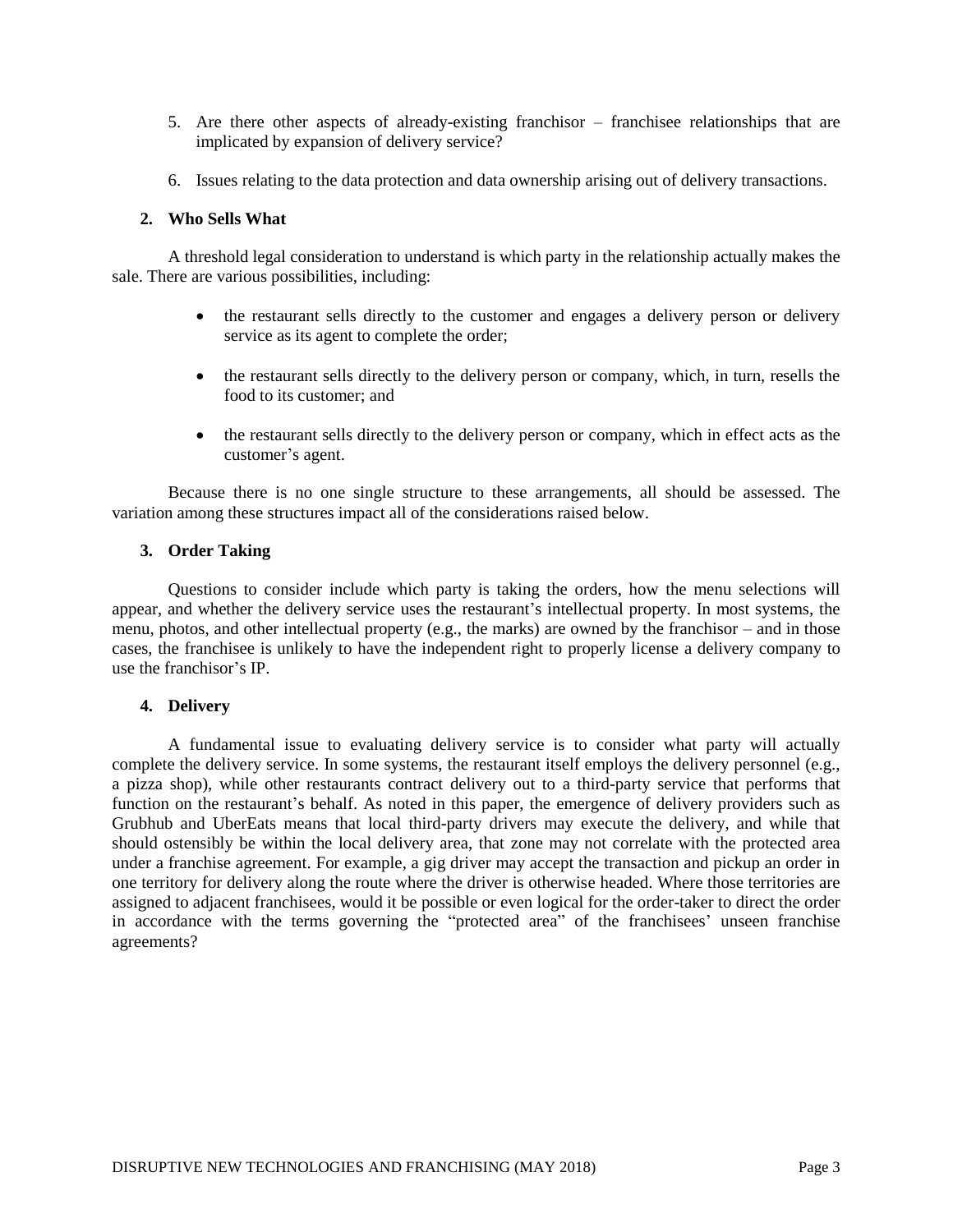## **5. Royalty and Marketing Fund Considerations**

It should come as no surprise that one area of potential conflict when introducing or utilizing third-party delivery is how the royalty will be handled,<sup> $11$ </sup> will it be calculated based off the price the customer pays for the food, which is typically the same price they would pay if they were to order at the restaurant; or will it be calculated based on the amount remitted by the third-party delivery company; or will it be handled in an entirely different way?

To best understand how delivery fees work into the entire fee system, it is important to understand the overall fee structure as it relates to third-party delivery systems. Typically, an end-use or consumer will order food via the third-party's mobile app or website. The consumer will pay the thirdparty for the menu price of the food, along with a service and often additional delivery fee. Sometimes these fees can add an additional  $40-50\%$ <sup>12</sup> to the price of the actual order. The order is then sent directly to the restaurant, typically via a separate tablet or other POS system and fulfilled by the restaurant. On the restaurant's end, the order appears like an in-store purchase and logged in the system as a full-price menu order without any reductions related to service fees the restaurants must pay to the third-party delivery system. The third-party then remits the payment for the food, minus their service charge charged to the restaurant (which is in addition to the service charge to the consumer). From a pure POS facing and reporting perspective, the third-party delivery transaction should typically appear identical to an in-store transaction.

Third-party delivery services typically charge restaurants  $12-40\%$ <sup>13</sup> of the menu price for each food order delivered. On the high end of the spectrum is Uber Eats, which can charge up to 30-40%<sup>14</sup> of the sale price; Amazon Prime Now charges 27.5%; and DoorDash charges 20%. The amount of the charge can also depend on factors including the size of the order, the restaurant, and services provided such as additional advertising. Internationally these fees also appear to be widely negotiated and very much dependent on the bargaining power of the parties involved. However, on average, most of the other delivery companies charge around 20%.

In layman's terms, if a customer places a \$20 food order through Uber Eats or DoorDash, the restaurant will receive from \$12 to \$16 on that order. There is growing tension between franchisors and franchisees in systems engaged in using third-party delivery systems as to what amount is owed to the franchisor for these sales -is it based on the \$20 "menu price" or the \$12 to \$16 remitted and realized amount?

 $\overline{a}$ 

<sup>&</sup>lt;sup>11</sup> Jennifer Kulyk and John Sotos, "Food Delivery Apps in Restaurant Franchising: How to Deal with Fees?," Lexology (Aug. 31, 2017) [\(https://www.sotosllp.com/2017/08/food-delivery-apps-in-restaurant](https://www.sotosllp.com/2017/08/food-delivery-apps-in-restaurant-franchising-how-to-deal-with-fees)[franchising-how-to-deal-with-fees\)](https://www.sotosllp.com/2017/08/food-delivery-apps-in-restaurant-franchising-how-to-deal-with-fees).

<sup>&</sup>lt;sup>12</sup> Tom Kaiser, Laura Michaels, and Nicholas Upton, "New Research Shows Who's Leading the Pack in Delivery," Franchise Times (Jan. 24, 2018) [\(http://www.franchisetimes.com/February-2018/New-research](http://www.franchisetimes.com/February-2018/New-research-shows-whos-leading-the-pack-in-delivery)[shows-whos-leading-the-pack-in-delivery\)](http://www.franchisetimes.com/February-2018/New-research-shows-whos-leading-the-pack-in-delivery).

<sup>13</sup> Id.

<sup>&</sup>lt;sup>14</sup> Peter Buckingham "How is Uber Changing the QSR Environment...And Are You Feeling the Effects?," Business Franchise (Oct. 10, 2017) [\(http://www.franchisebusiness.com.au/news/how-is-uber-changing-the](http://www.franchisebusiness.com.au/news/how-is-uber-changing-the-qsr-environment-and-a)[qsr-environment-and-a\)](http://www.franchisebusiness.com.au/news/how-is-uber-changing-the-qsr-environment-and-a); see also James Covert "Uber, Amazon to Charge Eateries Steep Rates for Delivery," New York Post (Feb. 6, 2016) [\(https://nypost.com/2016/02/06/tech-giants-start-getting-serious](https://nypost.com/2016/02/06/tech-giants-start-getting-serious-about-food-delivery)[about-food-delivery\)](https://nypost.com/2016/02/06/tech-giants-start-getting-serious-about-food-delivery).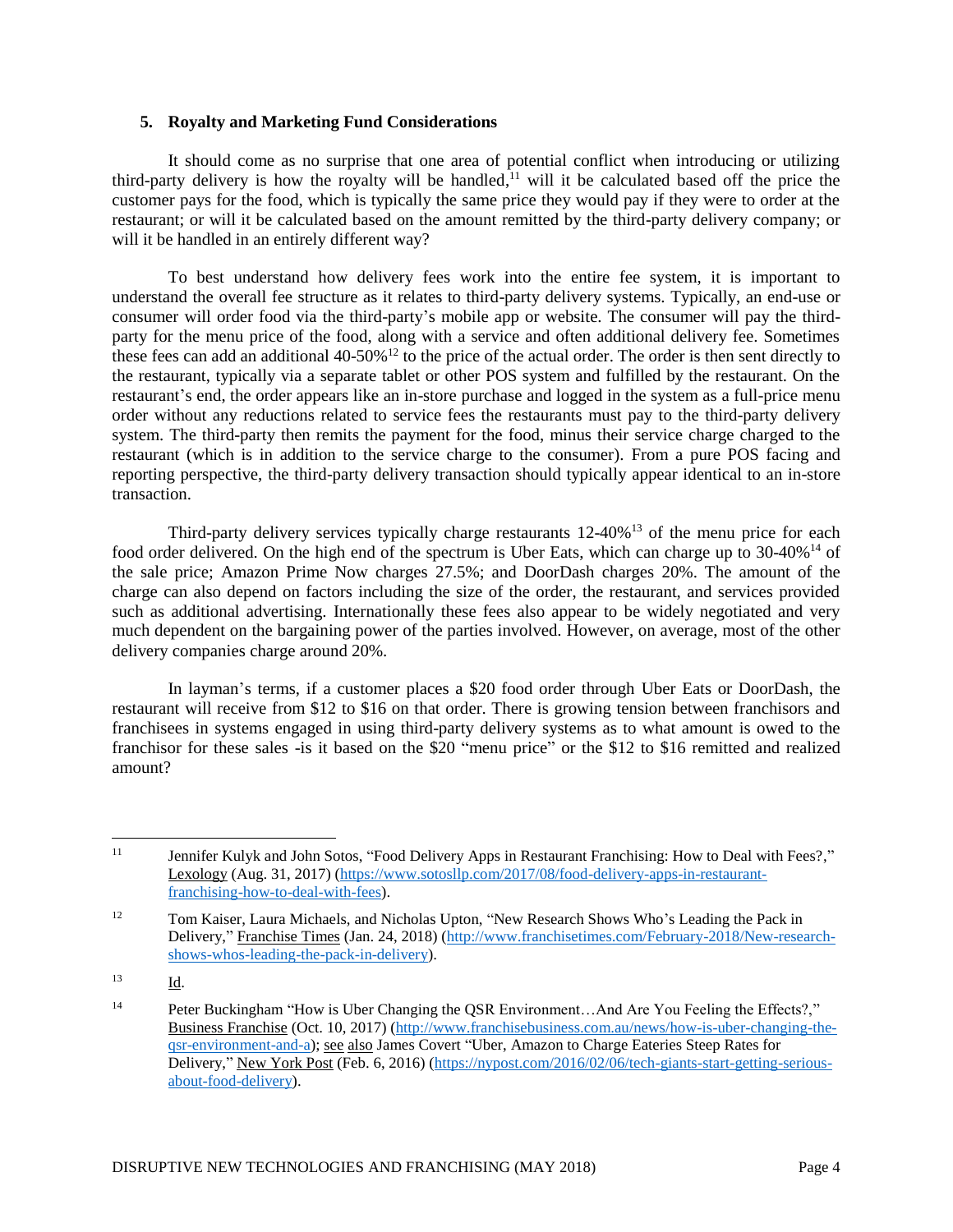Unless the franchise agreement explicitly deals with how royalty and marketing fund payments will be handled when the franchisee uses third-party delivery, the answer to what amount the franchisor can collect on comes down to the franchise agreement's definition of "gross sales" or "gross revenues." A typical franchise agreement will require that royalties and marketing/advertising fees be paid on "gross sales" or "gross revenues." Most often the definition will boil down to the total proceeds received by the franchisee for goods and services associated with the restaurant operations. So, the question becomes one of whether the definition allows the franchisor to capture royalty and marketing payments from the full menu price payment that the customer made, or from the remitted and realized amount actually received by the franchisee.

The following three definitions of Gross Sales are from restaurants utilizing third-party delivery.

- Section 7 of the McDonald's 2017 Franchise Agreement provides that: "For the purposes of this Franchise, the term 'Gross Sales' shall mean *all revenues from sales of the Franchisee based upon all business conducted upon or from the Restaurant*, whether such sales be evidenced by check, cash, credit, charge account, exchange, or otherwise, and shall include, but not be limited to, the amounts received from the sale of goods, wares, and merchandise, including sales of food, beverages, and tangible property of every kind and nature, promotional or otherwise, and for services performed from or at the Restaurant, together with the amount of all orders taken or received at the Restaurant, whether such orders be filled from the Restaurant or elsewhere." (emphasis added)
- The introductory definitions section of the Zaxby's 2017 License Agreement states that: "'Gross Sales' means the *aggregate of all monies and receipts derived* from (i) all products prepared and services performed at or through the Restaurant, (ii) sales and orders made, solicited or received at or through the Restaurant, (iii) all of the business whatsoever conducted or transacted at or through the Restaurant, (iv) all other revenue derived from the exploitation of the system and/or the marks, and (v) all insurance proceeds and/or condemnation awards for loss of sales, profits or business, and whether such payment is in cash, by check or debit card, by exchange or for credit (and, if for credit, regardless of collection therefor), less any sales taxes collected by you and transmitted to appropriate taxing authorities." (emphasis added)
- Section 3(d) of the Jason's Deli 2017 Franchise Agreement provides that: "As used in this Agreement, the term 'gross sales' will mean the *amount of sales of all products and services sold* in, on about or from the Deli by Franchisee, whether for cash or on a charge, credit or time basis, without reserve or deduction for inability or failure to collect, including, but not limited to, such sales and services (i) where orders originate and/or are accepted by Franchisee in the Deli, but delivery or performance thereof is made from or at any place other than the Deli, or (ii) pursuant to telephone or other similar orders received or filled at or in the Deli." (emphasis added)

Each of the above definitions contemplate that orders may be filled or fulfilled outside of the restaurant, but of the examples, Jason's Deli likely has the clearest definition to allow for the collection of royalties on the menu price in that it ties the payments to "amount of sales." Both Zaxby's and McDonalds leave some room for argument that the definition of gross sales does not include the actual menu price, but instead is tied to the amounts received by the franchisee. For example, McDonalds uses the term "all revenues from sales of the Franchisee." Arguably, the revenue of the franchisee is the revenue it gets from Uber Eats (or other third-party delivery vendor). Similarly, a franchisee could maintain that Zaxby's definition that includes "*aggregate of all monies and receipts derived*" excludes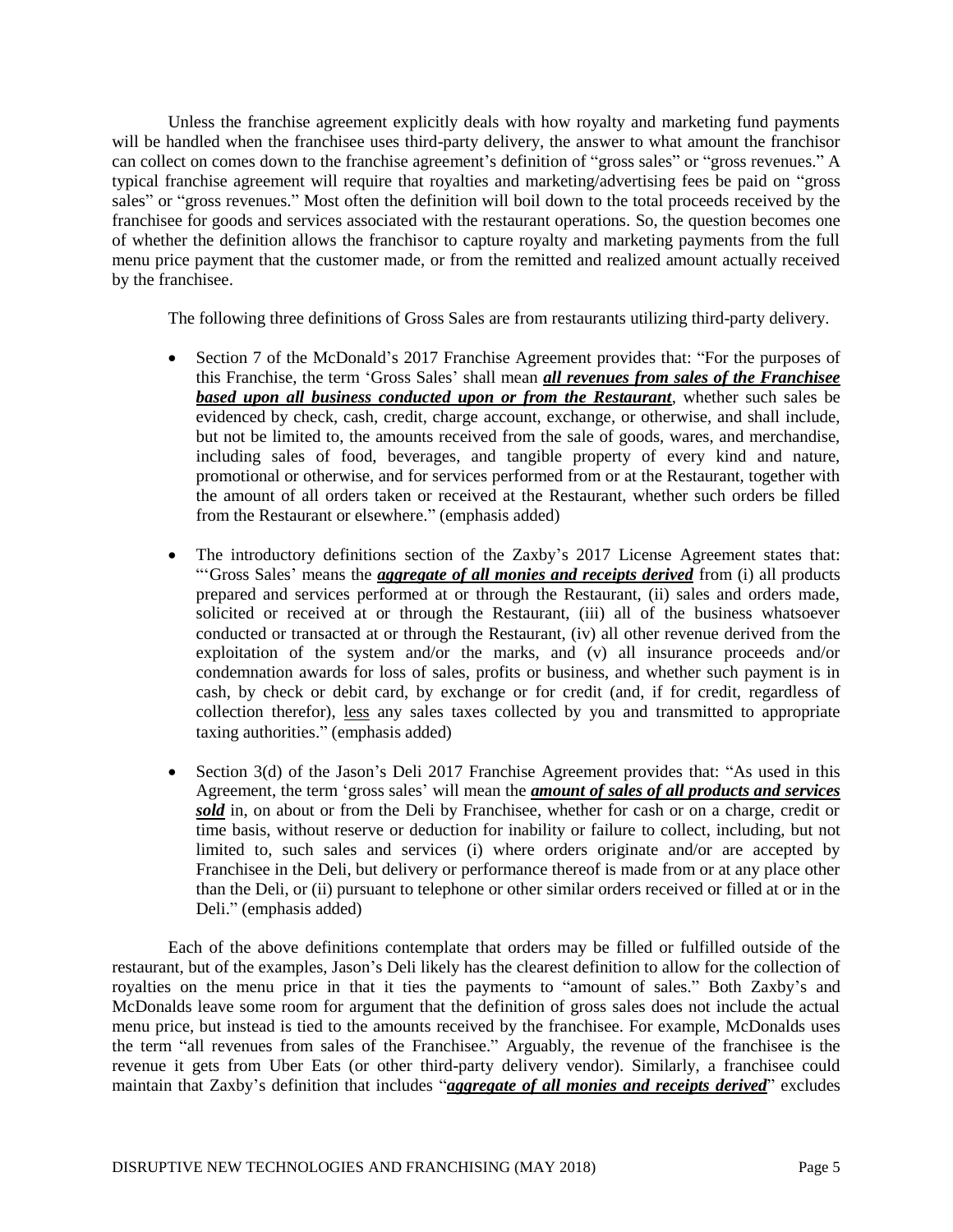the fee charged by the third-party delivery system since the money actually derived from the sale was not the full menu price.

Franchisors seeking to collect on the menu price, will likely argue that the fees associated with utilizing a third-party delivery system are normal expenses that are figured into the net profits and are a cost of doing business. Franchisees do not deduct labor or small ware costs associated with the sale of each food item prior to calculating the royalties owed, so why would they be allowed to deduct the cost of doing business with a third-party delivery system?

Franchisees however will argue that unlike sales that originate in and culminate in the actual restaurant, they never realize or see the actual payment for the full amount of the order. Many franchisees could point out that their already narrow margins make it nearly impossible for them to net any profit if the franchisor takes a royalty and marketing fee percentage on the menu price as opposed to the remitted and realized amount.

By way of example, a franchisee in a system that charges a 7% royalty and 3% marketing fee, and pays a 20% fee to the third-party delivery company, could have a modified profit and loss statement similar to the below. The below assumes identical "menu price" ordering and payment by the customer.

|                        | <b>Before Third-Party Delivery</b> | After Third-Party Delivery |
|------------------------|------------------------------------|----------------------------|
| <b>Sales</b>           | \$75,000                           | \$75,000                   |
| Less:                  |                                    |                            |
| Delivery Charge @ 20%* | \$0                                | \$1,500                    |
| COGS at 30%            | \$22,500                           | \$22,500                   |
| Royalties at 7%        | \$5,250                            | \$5,250                    |
| Marketing Fees @ 3%    | \$2,250                            | \$2,250                    |
| Rent @ 15%             | \$11,250                           | \$11,250                   |
| Labor $@30\%$          | \$22,500                           | \$22,500                   |
| Net Profit             | \$11,250                           | \$9,750                    |

\*.The 20% charge is based on 10% of total sales attributed to third-party delivery.

Based on the above, even if the franchise agreement allows collecting on the "menu price," the franchisor would be wise to consider whether it is in the system's best interest to do so, or will they be crippling the franchisees to the point where franchisees ultimately fail because they are unable to profit in an industry with already tight margins.

It could be that these emerging technologies require franchisors to completely rethink the way they calculate royalties and marketing fees. Is a simple "on gross sales" sufficient to capture and navigate the nuances created by emerging technologies? It is quite possible that the definition of gross sales employed by most systems will need to be modified to create clear exclusions and carve-outs for situations that were not contemplated when the definition of gross sales was drafted. Should the franchise agreement address these new technologies head-on by creating clear terms of use and a designation of risks and liabilities? One possibility is to rethink how royalties and marketing fees are collected and on what terms, including a sliding scale, reduced percentage or dollar cap.

From an international perspective, where the franchisor's template "home base" documents are being used in another country, the authors are seeing quite extensive negotiation on the attempted exclusion by franchisees of third party delivery fees from the definition of "Gross sales/revenues" for the purposes of calculating royalties. The success of such attempts appears very much dependent on the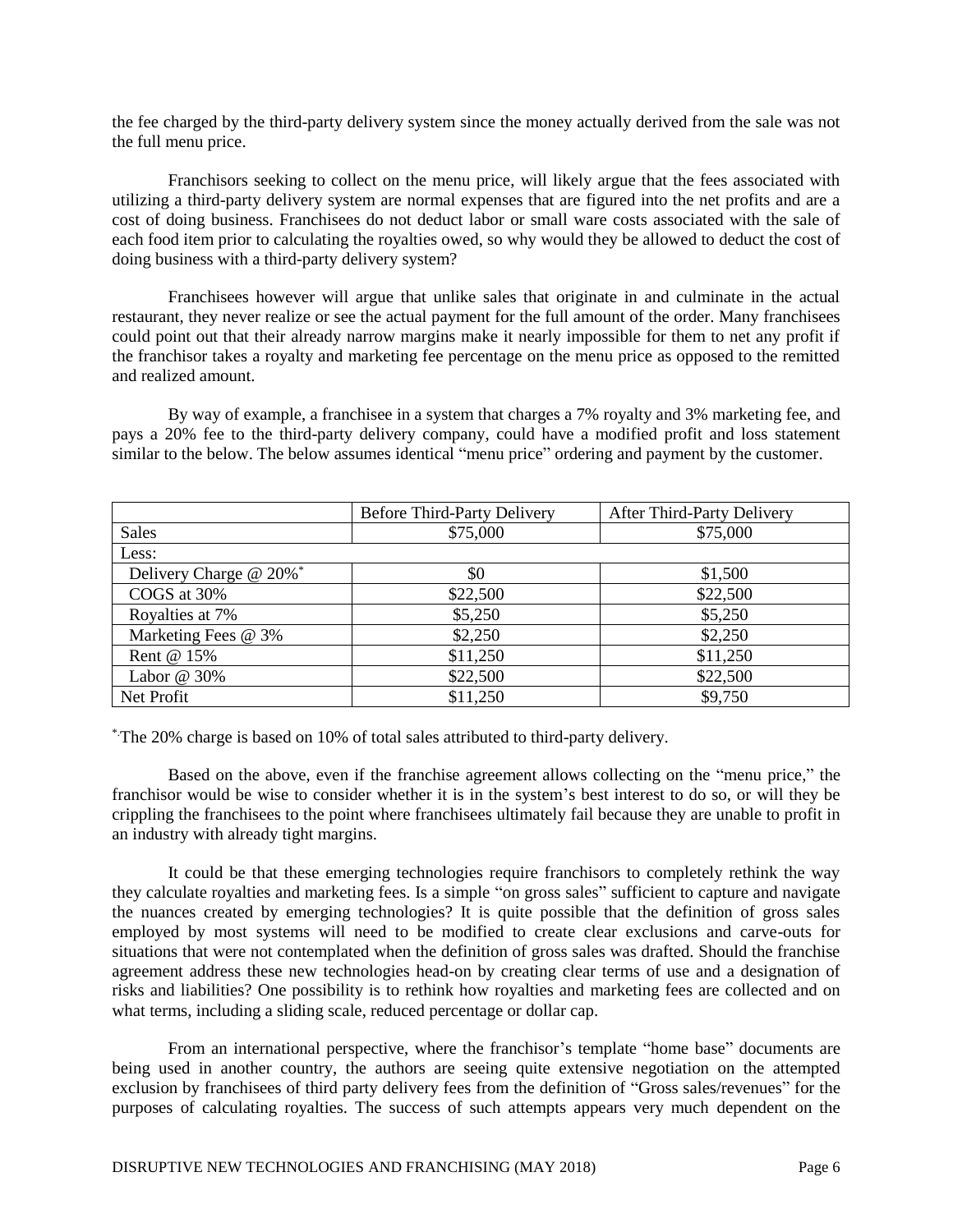franchisor's view of whether such third party delivery costs are considered a usual cost of doing business or not.

## 6. **Outsourcing Issues and Considerations**

There are a number of issues a franchisor should consider when looking to allow franchisees to utilize third-party delivery. First and foremost is which party should contract with the third-party delivery vendors. In a typical franchise system-vendor relationship, the franchisor will enter into an agreement with the third-party for advantageous pricing, which is then passed along to the franchisee, who is, in turn, required to use the vendor.<sup>15</sup> Then, the franchisee will enter into their own agreement upon using or ordering from the vendor. The same type of relationship would likely be established in a third-party delivery situation.<sup>16</sup> Of course, some franchisees will also make arrangements on their own with third party delivery services (whether with or without the franchisor's approval), and they will also face similar concerns. Similar to a standard vendor-franchisor relationship, there are certain considerations that need to be examined before entering into any master vendor relationship.

Some of these considerations include:

- Is the product one that can be reliably and safely delivered to a customer's home for offsite consumption consistent with brand standards?
- Are there requirements (e.g., refrigeration, freshness standards, or heating) that the delivery vendor demonstrates it can properly meet?
- Is the vendor properly established in how it will handle ordering and delivery?
- Does the vendor carry proper and adequate insurance to protect the franchisor and its franchisees?
- Where will the vendor deliver?
- Will the delivery vehicle bear any marks whether those of a third party (e.g., UberEats) or those of the restaurant from which the food is ordered?
- Might the franchisor be exposed to liability if it approves a delivery vendor for some areas but that vendor cannot provide service to all markets?
- What if the delivery options and pricing options are not as good in one market as in another? Is there any risk assumed by the franchisor?

<sup>15</sup> <sup>15</sup> Joyce G. Mazero and Leonard H. MacPhee "Setting the Stage for a 'Best in Class' Supply Chain," Franchise Law Journal (Vol. 36 No. 2 Fall 2016, 219); see also Danny Goldberg "Locating the Best Vendors for Your Franchise," Franchising World (Oct. 2007) [\(https://www.franchise.org/locating-the-best](https://www.franchise.org/locating-the-best-vendors-for-your-franchise)[vendors-for-your-franchise\)](https://www.franchise.org/locating-the-best-vendors-for-your-franchise).

<sup>&</sup>lt;sup>16</sup> Rick Grossman "What Franchisees Need to Know About Vendor Contracts," excerpt from Franchise Bible: How to Buy a Franchise or Franchise Your Own Business (Jan. 20, 2017) [\(https://www.entrepreneur.com/article/286682\)](https://www.entrepreneur.com/article/286682).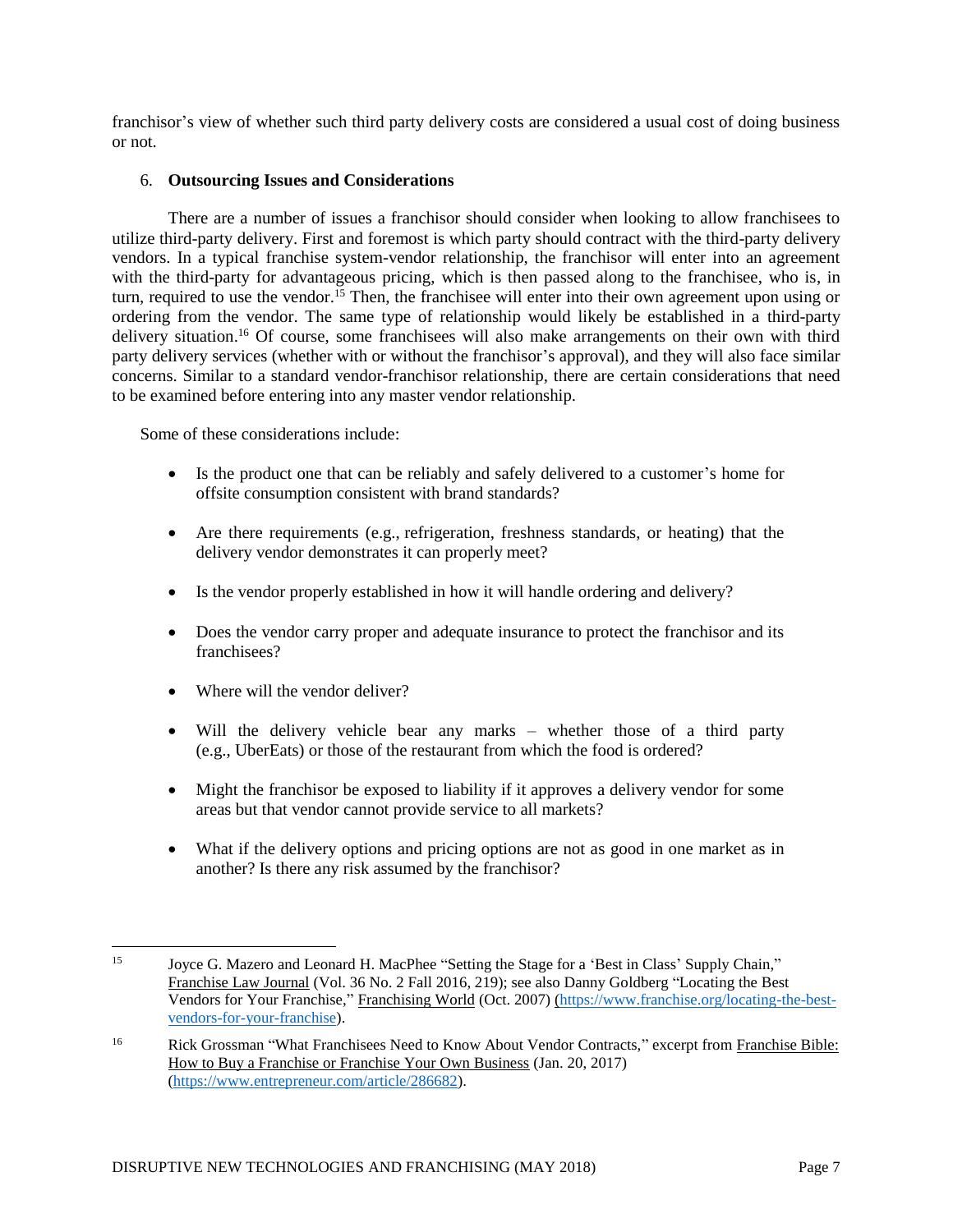- Would the franchisor need to bring on additional staff specifically to evaluate and conduct surveys on each possible third-party delivery option?
- Is there any added risk if the required or specified vendor(s) are sub-par and damage the reputation of the franchisee in their market?
- What if the franchisor cannot negotiate the same rates with each delivery company so that some franchisees are realizing higher net profits than other franchisees?

It should be cautioned that if the franchisor is making any assurances related to the availability, quality, or pricing, there is an increased risk for liability. One suggestion in setting up a third-party delivery vendor program is to clearly articulate that not every market has the same opportunities for engaging third-party delivery services, but that the franchisor will work with franchisees who wish to engage in delivery services to find and, where appropriate, approve appropriate third-party delivery vendors. Such approvals may need to consider the possibility that the relationship may need to be with smaller and burgeoning delivery companies that may not have the same infrastructure or name recognition as larger companies such as Uber Eats and DoorDash, and minimum specifications should reflect this possibility.

Outside the scope of this paper are broad and wide-ranging supply issues, which include among other things what role and responsibility there is for a franchisor in reviewing and approving suppliers (whether nominated by franchisees or otherwise), and related issues. Suffice it to say that franchisors and franchisees will need to be mindful of those considerations when reviewing and approving transactions with third-party delivery services.

## **7. Data protection and data ownership**

 $\overline{a}$ 

Given the numerous data breaches that have occurred across many outsourced service providers, together with updated and enhanced data protection and privacy laws coming into play, careful consideration needs to be had as to the protection, ownership, and use of customer data.

Although larger brands are likely to conduct thorough due diligence covering such matters when negotiating outsourcing contracts, it is unlikely that individual franchisees have the ability or inclination to do so when contracting with outsourced delivery providers and/or platforms. This raises further issues around the "Who Sells What" considerations discussed above – as obviously from a brand protection perspective it would be preferable that the franchisor enters into these agreements in order to appropriately consider such issues and ensure conformity across the franchised network.

Clearly a data breach is going to have a large impact on customer sentiment. The Uber data breach of 2016, which was not announced to the market until November 2017,<sup>17</sup> extended to the UberEats customer data in many locations across the world including Singapore<sup>18</sup>. This has led to various questions being raised about the security of such data versus the convenience of using such platforms. A survey conducted by UK-based fraud prevention company Semafone found that an overwhelming majority of

<sup>17</sup> Dara Khosrowshahi, CEO Uber, 2016 Data Security Incident, (Nov. 21, 2017) (https://www.uber.com/newsroom/2016-data-incident/).

<sup>18</sup> Tan Weizhen, Toh Ee Ming (Apr. 26, 2018) "Not just 'phantom rides', UberEATS customers also charged for food orders they didn't make" (https://www.todayonline.com/singapore/not-just-phantom-ridesubereats-customers-also-charged-food-orders-they-didnt-make).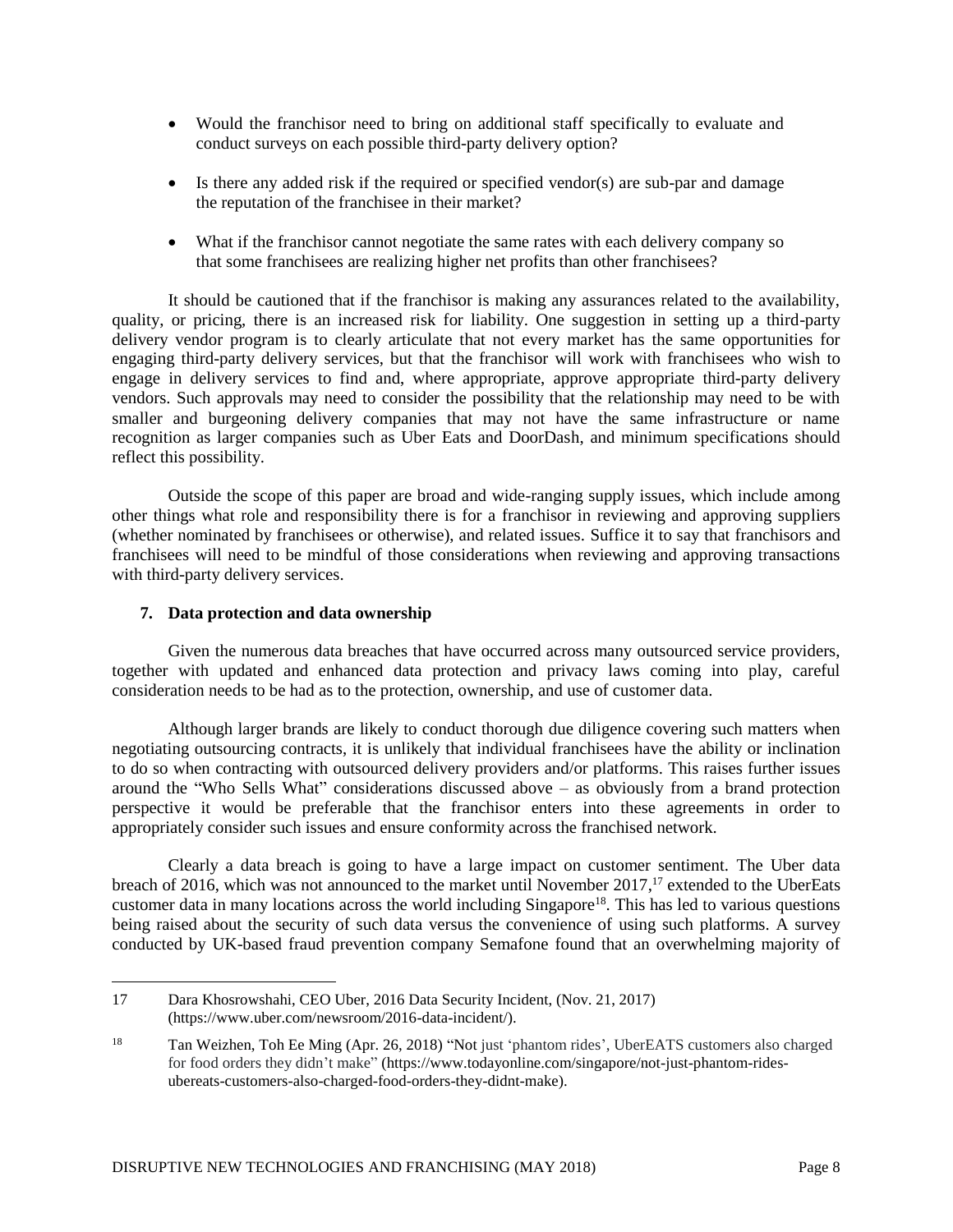individuals screened would not conduct business with an organization that had experienced a data breach. In the survey, "86.55 percent of 2,000 respondents stated that they were "not at all likely" or "not very likely" to do business with an organization that had suffered a data breach involving credit or debit card details."<sup>19</sup> Consumer sentiment shown through surveys like this however, seems at odds with the ever-growing public use of such platforms. Convenience appears to be winning over such data breach concerns.

Sample agreements reviewed by the authors ran from 5 to 7 pages and contained little to no provisions in relation to use, security, control, and processing of personal data. A sample UberEats<sup>20</sup> agreement provided a definition of Personal Data and an obligation on the restaurant to "*retain personal data provided …. solely by using the software and tools provided by Uber*." The indemnity provisions provide the restaurant is to indemnify and hold Uber harmless against data breaches and/or noncompliance with EU data protection legislation. Here Uber are by implication, the owner of the customer data although the agreement makes it clear that "customers" are the restaurants customers not "Uber's" customers. This concept has raised concerns with restaurant operators as to:

- the ownership and marketing to such "customers" who through using the platform may be "pushed" towards competitor restaurants simply through use of the platform; and
- how is a restaurant to identify, and therefore market to and understand, its customers without the customer's data.

Questions have also been raised as to the use by the platforms themselves of such customer's personal data. In the United Arab Emirates, a Deliveroo representative stated at a restaurant conference in 2016 that they were looking into launching their own restaurant concepts (in direct competition with their restaurant clients who use the Deliveroo platform). Deliveroo's new restaurant concept was launched in October 2017<sup>21</sup>. This raises questions as to the true benefit to restaurants in signing up to such service providers where in the end, customers could be pushed to the platform's own restaurants. Sample delivery provider agreements reviewed did not in any way discuss non-compete clauses, with most agreements reviewed having only clear breach provisions for the restaurant's activities, with none on the service provider. Two sample agreements reviewed also placed a restriction on the restaurant from using any other outsourced delivery providers. One contained wording which imposed the restriction "*for the term of the Agreement plus a period of 12 months after its expiry or termination*," the other contained a restriction for the term of the Agreement.

The European Union General Data Protection Regulation (GDPR) (Regulation (EU) 2016/679) ("GDPR") comes into effect on 25 May 2018 and the proposed ePrivacy Regulation<sup>22</sup> (which will regulate electronic/location marketing and the use of tracking technology) shows the focus legislators have on the protection of personal data. Online delivery platforms may also be caught by the NIS Directive<sup>23</sup> when it is implemented across the EU (which must happen by 9 May 2018). The NIS

- <sup>21</sup> Felicity Campbell (Oct. 9, 2017), "Deliveroo brings its new kitchen concept to Dubai" (https://www.thenational.ae/lifestyle/food/deliveroo-brings-its-new-kitchen-concept-to-dubai-1.665633).
- <sup>22</sup> Repealing Directive 2002/58/EC (Regulation on Privacy and Electronic Communications).
- 23 Directive (EU) 2016/1148 on the security of Networks and Information Systems.

 $\overline{a}$ 

<sup>19</sup> Semafone (Mar 27, 2014) (https://semafone.com/press-releases/86-customers-shun-brands-following-databreach/).

<sup>20</sup> A sample copy can be found at https://www.documentcloud.org/documents/4443736-Uber-Contract.html attached as Annexure A.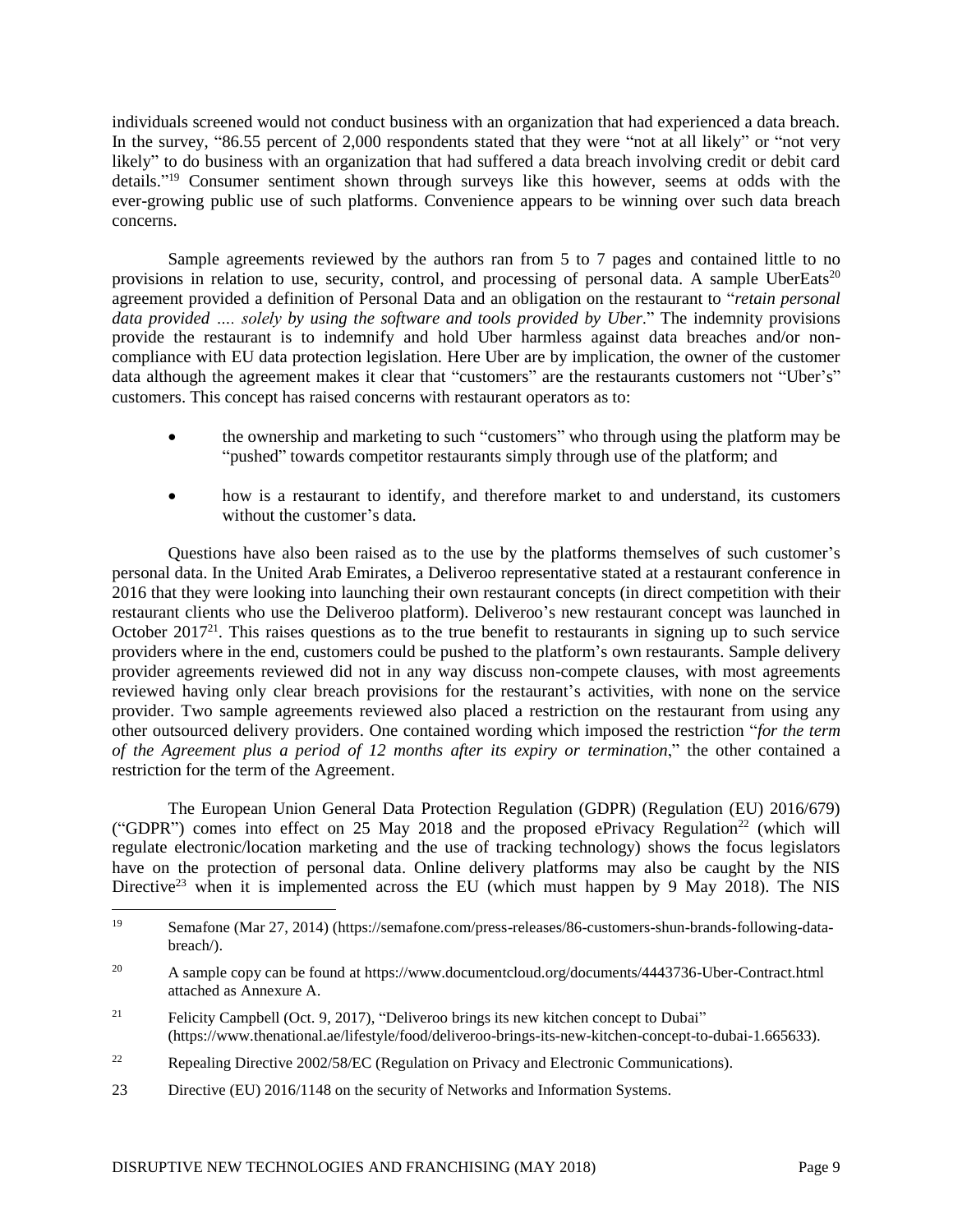Directive will impose similar – but separate – obligations to the GDPR in terms of implementation of appropriate security measures and the notification of security incidents. The fines under the GDPR can go as high as 4% of annual global turnover or  $E20$  Million (whichever is greater) and therefore, it will be interesting to see the implementation of such fines to outsourced service providers in the restaurant industry in the event of a data breach and how franchisee's and/or franchisors are implicated. Careful consideration is therefore recommended when entering into such delivery services agreements concerning the key issues of the ownership, use, disclosure, and transfer of customer personal data, together with clear allocation of roles and responsibilities - such as who is the data controller as opposed to a data processor.

## 8. **Brand Protection & Reputation Damage**

One major cause of concern for restaurants who sign up to the various outsourced providers involves protection of the restaurant/brand's reputation. Clearly this is an issue for all outsourced services, but where a customer receives food which is "not quite right" (or worse), many customers tend to blame the restaurant rather than the delivery provider. With the ease in being able to complain via social media, such complaints can quickly spiral from a single customer complaint into a much larger brand damage issue.

Sample agreements reviewed by the authors for multiple delivery providers have no service levels imposed on the providers when undertaking their services, although clear obligations are placed on restaurants as to the availability, quantity, and quality of the meals provided to customers through the platform. A sample UberEats agreement reviewed provides that despite delivery being through the UberEats platform, the meal is in the control of the restaurant at all times. The UberEats agreement makes it clear it is a platform for connecting restaurants with individual drivers and for processing payments, they are not a delivery or logistics services provider (despite what the public may perceive). A sample Deliveroo agreement however clearly provides that Deliveroo will "*collect the food from the restaurant and deliver it to the customers using its fleet of delivery drivers*."

Franchisors are usually aware of the reputation risks involved with outsourced providers however franchisee's themselves may not be so clued in. Franchisee's however are rarely the ones directly on the receiving end of bad publicity as media outlets often focus on the consumer interest perspective and therefore the brand is usually the one brought under scrutiny. Although it may be possible to mitigate some brand damage through various practical and legal steps, if for example the brand/restaurant is tipped off prior to public release, often the case is there is no prior warning. Further most media outlets, and consumers, are not concerned with the internal allocation responsibilities among franchisors, franchisees, and outsourced providers.

Provisions around protection of the restaurant's brand are common in franchise agreements and outsourcing agreements entered into by Franchisors, however in the sample agreements reviewed by the authors, one agreement had no provisions on intellectual property, one simply had a license for the service provider to use the restaurant's brand on the platform and another agreement had a very one sided intellectual property rights clause dealing with the restaurant's obligations to the service provider for third party IP claims. As discussed above under the heading "Order Taking," there are questions as to whether a franchisee even has the right to license the franchisor's brand for use on such websites/platforms without the franchisor's prior consent.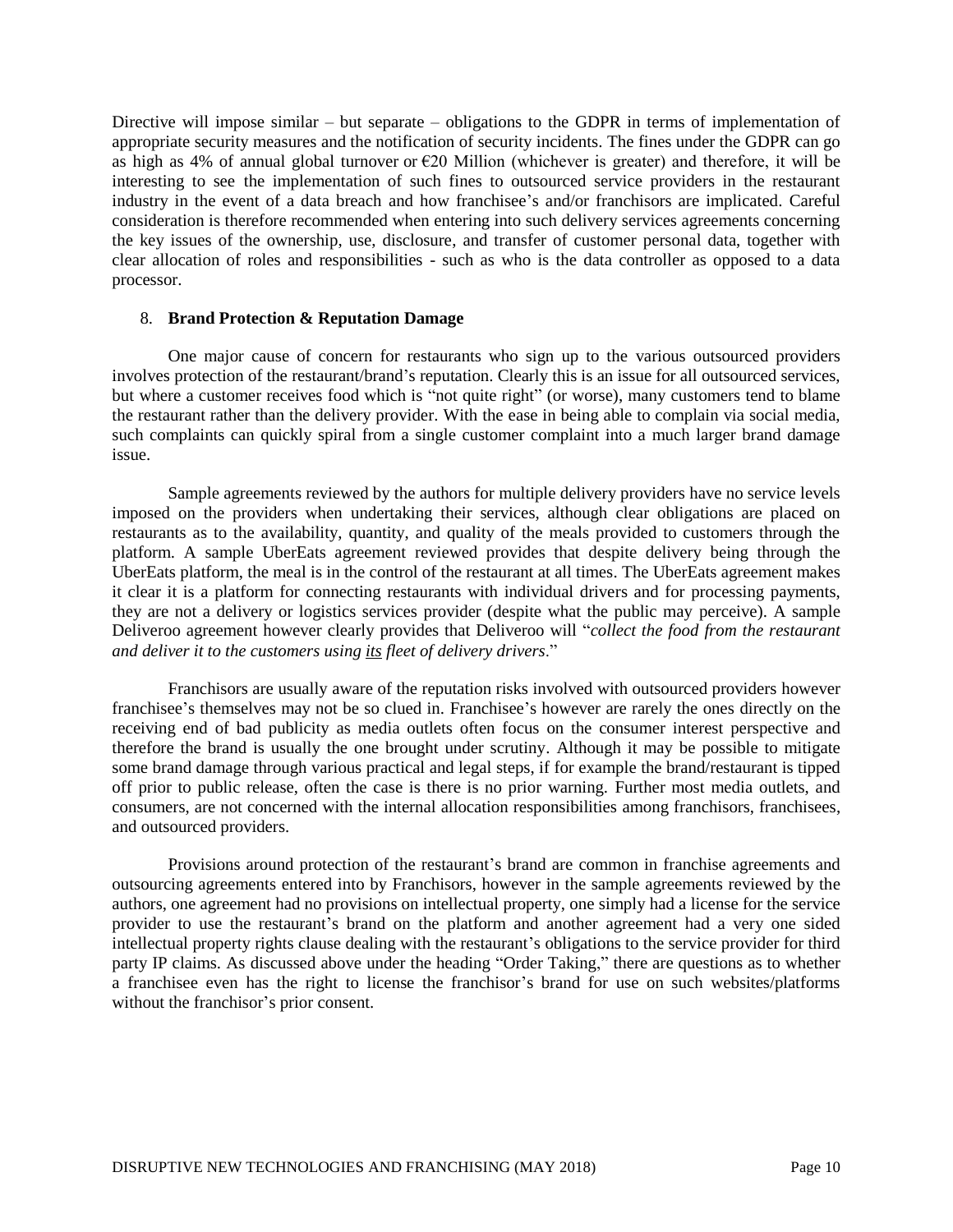## 9. **Conclusion**

Outsourcing certain services is not a new concept in the franchising sector and delivery service providers are not a recent development. Advances in technology however, while allowing for greater volume, lower costs, relatively easy international application and quick implementation times, means businesses have to move fast to keep up with consumer expectations. Some franchise agreements and manuals may require tailoring for such emerging technologies, but it is always difficult to anticipate what the next big technological advancement may be. When looking into the implementation of such new systems, the issues are varied and complex and very much dependent on the particular technology, the proposed agreement with the service provider, and how it interplays with the existing franchised system.

## Author Biographies

## **Kara K Martin**

Ms. Martin is a co-founder of the Franchise & Business Law Group where she is a a partner and shareholder. The firm is based out of a Salt Lake City, Utah based law firm. Her practice is in the Kansas City, Kansas metro-area office.

Ms. Martin has gained vast experience in helping start-up and existing companies distribute their products and services through franchising, licensing and other methods of distribution. Assisting startup companies and entrepreneurs along with mid-size and growing companies is the focus of her legal practice. She advises clients on all areas of franchise law, including structuring the franchise relationship, registration and disclosure requirements, communicating and dealing with state regulators and the FTC, the ongoing franchisor-franchisee relationship and system issues, and terminating the franchise relationship. Along with her experience with franchising and licensing, Ms. Martin heads the law firm's trademark and copyright section. Protecting the valuable intellectual property of a business is a hallmark of her practice.

Ms. Martin is a member of the American Bar Association and is active with the ABA Forum on Franchising. In addition, Ms. Martin is a member of the Kansas Bar and the Utah Bar. She has served on a number of Utah Bar's section committees, including serving as the Chair of the Utah Bar Franchise Law Section for both the 2014-2015 and 2013-2014 year, the Vice Chair for the 2012-2013 year; and a 2013 Utah Bar Spring Convention Committee Member. She is a frequent speaker and author on various franchise and business law related topics. Ms. Martin is recognized by Super Lawyers as a Rising Star.

In addition to her J.D. degree, Ms. Martin has also obtained her Master of Arts in Government and Political Management.

## **Melissa Murray**

Melissa Murray is a partner and the head of the Bird & Bird IP practice in the Middle East, based in Dubai.

She provides advice to international businesses on commercial, corporate and general litigation matters relating to their operations in the UAE and the wider Middle East region. Her experience includes advising on: hospitality; IT; IP; franchising; media; data protection; privacy; consumer protection; food; sports; healthcare; and regulatory matters.

Melissa is admitted to the Supreme Court of Queensland and holds an LLB from the Queensland University of Technology, Australia and a Graduate Diploma of Applied Corporate Governance. She is a member of INTA, American Bar Association, she is the Middle East representative for the Franchising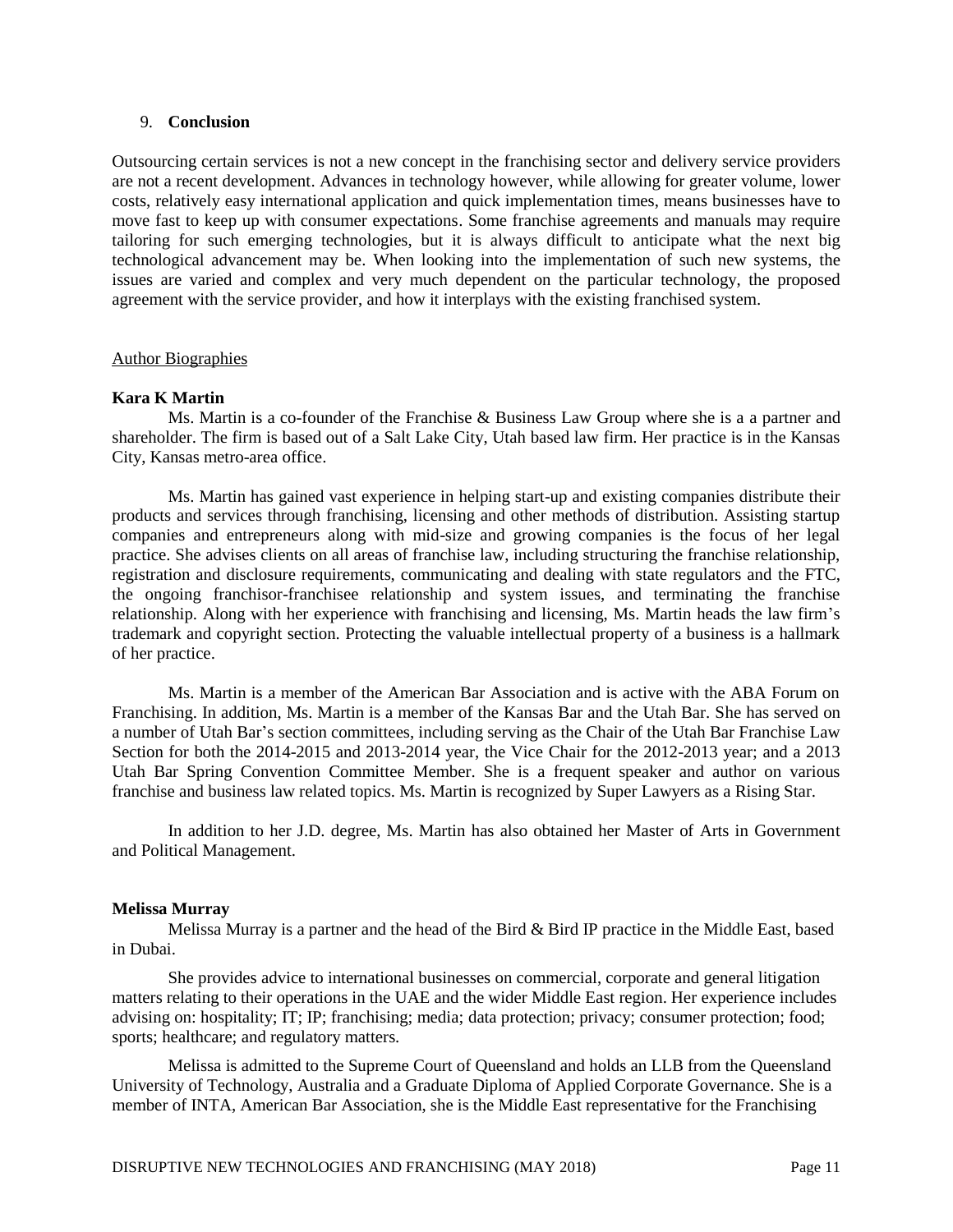Section of the International Bar Association, and is a member of a number of UAE, UK, USA, Australian and women's business associations.

Melissa is ranked in Chambers and Partners for Global Wide Franchising and Intellectual Property for the United Arab Emirates, is ranked in *Who's Who Legal* as a global Franchising Thought Leader (2017 & 2018) and ranked in Legal 500 and World Trademark Review both for Intellectual Property.

### **Lee Plave**

Lee Plave is a co-founding partner of Plave Koch PLC, an entrepreneurial law firm in Reston, Virginia. He counsels franchisors and distributors, drafts and negotiates agreements for international and domestic transactions, and advises clients on all aspects of franchise and distribution law.

Lee also works with clients on how to apply technology in franchise and distribution systems, including cybersecurity, social networking and media issues, and e-business policies, cybersquatting and domain name disputes, as well as cybersmear/complaint sites. He also represents clients before the Federal Trade Commission, where he began his career.

*Chambers & Partners* of London ranks Lee as one of the leading franchise lawyers in the US, and another London-based publication, *Who's Who Legal,* has named Lee the top franchise lawyer in North America, as ranked by his peers, for 4 of the last 5 years.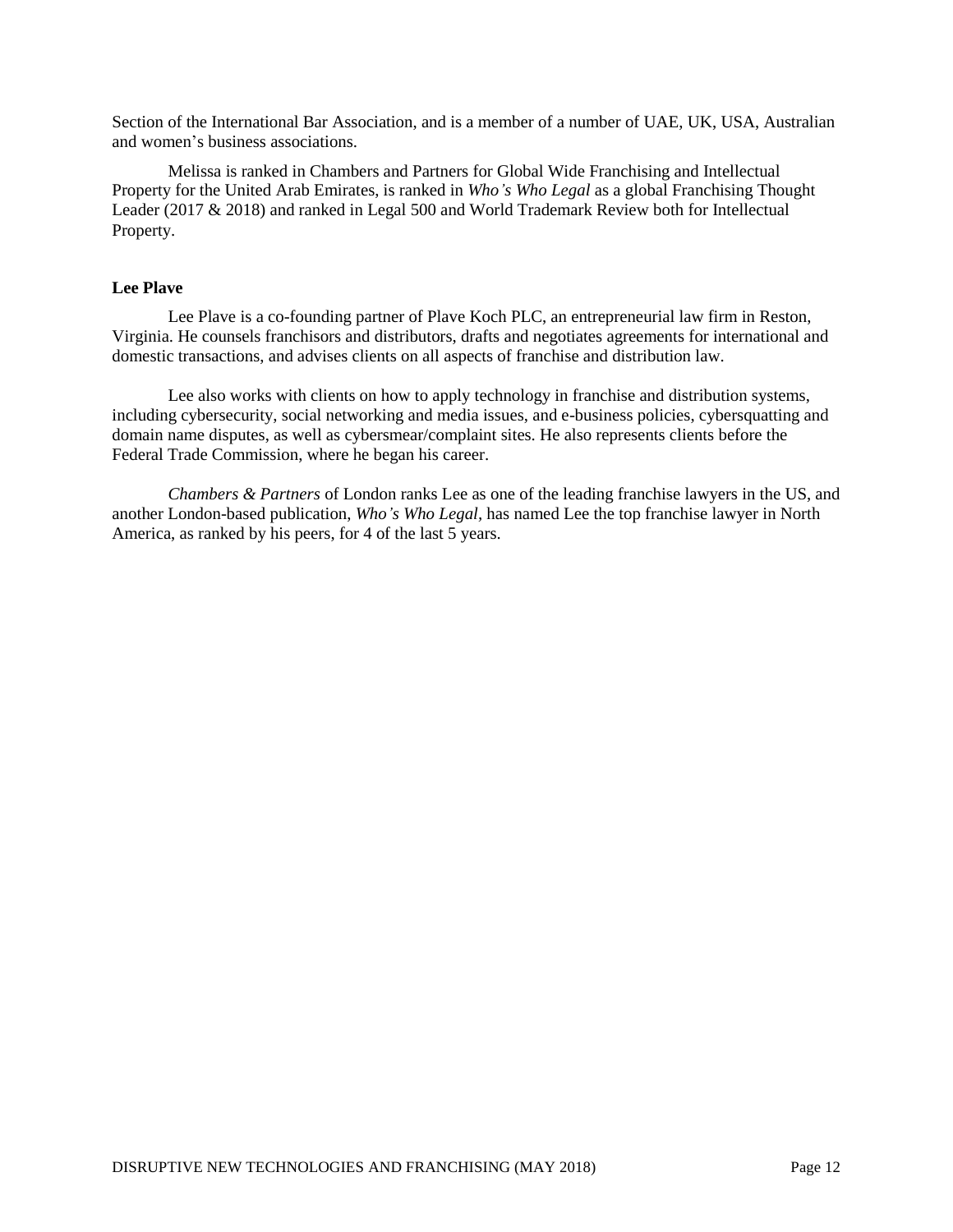| Date:                       |  |
|-----------------------------|--|
| Restaurant registered name: |  |
| ABN/ACN:                    |  |
| <br>Address:                |  |

This Master Framework Letter Agreement ("Letter") constitutes a legal agreement between:

's ("Restaurant" or "you"), Uber Portier B.V., a private limited liability company established in the Netherlands, having its offices at Meester. Treublaan 7,1097 DP Amsterdam, The Netherlands ("Uber") and Portier Pacific Pty Limited, an Australian company registered in New South Wales under ACN 622 365 459 (Portier" Pacific"). Portier Pacific will procure and facilitate the provision of lead generation services, being on-demand intermediary and related services rendered via a digital technology network ("Uber Services") to you, an independent provider of Meals, and Uber will license you a tablet, mobile and web application (the "Uber Tool"). The Uber Services and Uber Tool enable you to seek, receive and fulfill requests for Meals from your customers via the mobile application provided by Uber to authorised end users ("UberEATS App") and to connect with independent providers^of delivery services'("Delivery Partners")) In order to use the Uber Services and Uber Tool, you must agree to the terms and conditions that ire set forth below. Upon your execution (electronic or otherwise) of this Agreement, you, Uber and Portier Pacific shall be bound by the terms and conditions set forth herein as of the date set forth above ("Effective Date").

Annexure A

The terms of our agreement are as follows:

**1. Structure of Agreement.** This agreement shall consist of this Letter, together with any addendums (individually, an "Addendum") addressing areas of collaboration agreed to by the parties (this Letter and any and all such Addendums are collectively the "Agreement"). Each such Addendum that references this Letter, once executed by all parties, will be incorporated into this Letter by reference. In connection with each Addendum, Uber and/or Portier Pacific will designate the actions, responsibilities and services to be respectively provided by each of the parties. In the event of a conflict, mutually agreed terms contained in an Addendum will supersede conflicting terms contained in this Letter, but only with respect to the activities designated in such Addendum.

**2. Intended Projects.** The parties agree to work in good faith with one another on certain collaborative projects, which may include those outlined below in section 2(a) or other projects as mutually agreed by the parties, in connection with the meals you make available (each, a "Meal") via the Uber Tool. Each project will be further specified in an Addendum, and any such project will only be undertaken once the parties mutually execute such Addendum.

a. **UberEATS App**.The general availability of Meals to end users of the UberEATS App during your normal business hours. Your customers may select Meals from your menu.

3. **Uber Tool and Intellectual Property.** Subject to the terms and conditions of this Agreement, Uber hereby grants you, for no consideration, a non-exclusive, royalty-free, non-transferable, non-sublicensable, non-assignable license, during the term of this Agreement, to use the Uber Tool in connection with the provision of the Uber Services by Portier Pacific, solely for the purpose of providing Meals to customers, tracking resulting Meal Payments and fees, and connecting with Delivery Partners. Uber, its affiliates and respective licensors reserve all rights not expressly granted in this Agreement. The Uber Tool and all related data (including all intellectual property rights in all of the foregoing) are and remain the property of Uber, its affiliates and respective licensors. You shall not improperly use the Uber Services or Uber Tool. You shall not use any of Uber's names, logos or marks for any commercial purpose except as Uber expressly allows, nor shall you try to register or otherwise use or claim ownership over any of Uber or its affiliates' names, logos or marks. You shall not copy, modify, distribute, sell or lease any part of the Uber Tool or related data, nor shall you reverse engineer or attempt to extract the source code of Uber's software, except if allowed by law. You acknowledge and agree that Uber is a technology services provider and that heither Uber.) Portier-Pacific nor its affiliates provide any delivery or logistics services. You agree that Portier Pacific may make available to your customers a receipt and/or tax invoice for Meal(s) they purchased from you via the UberEATS App.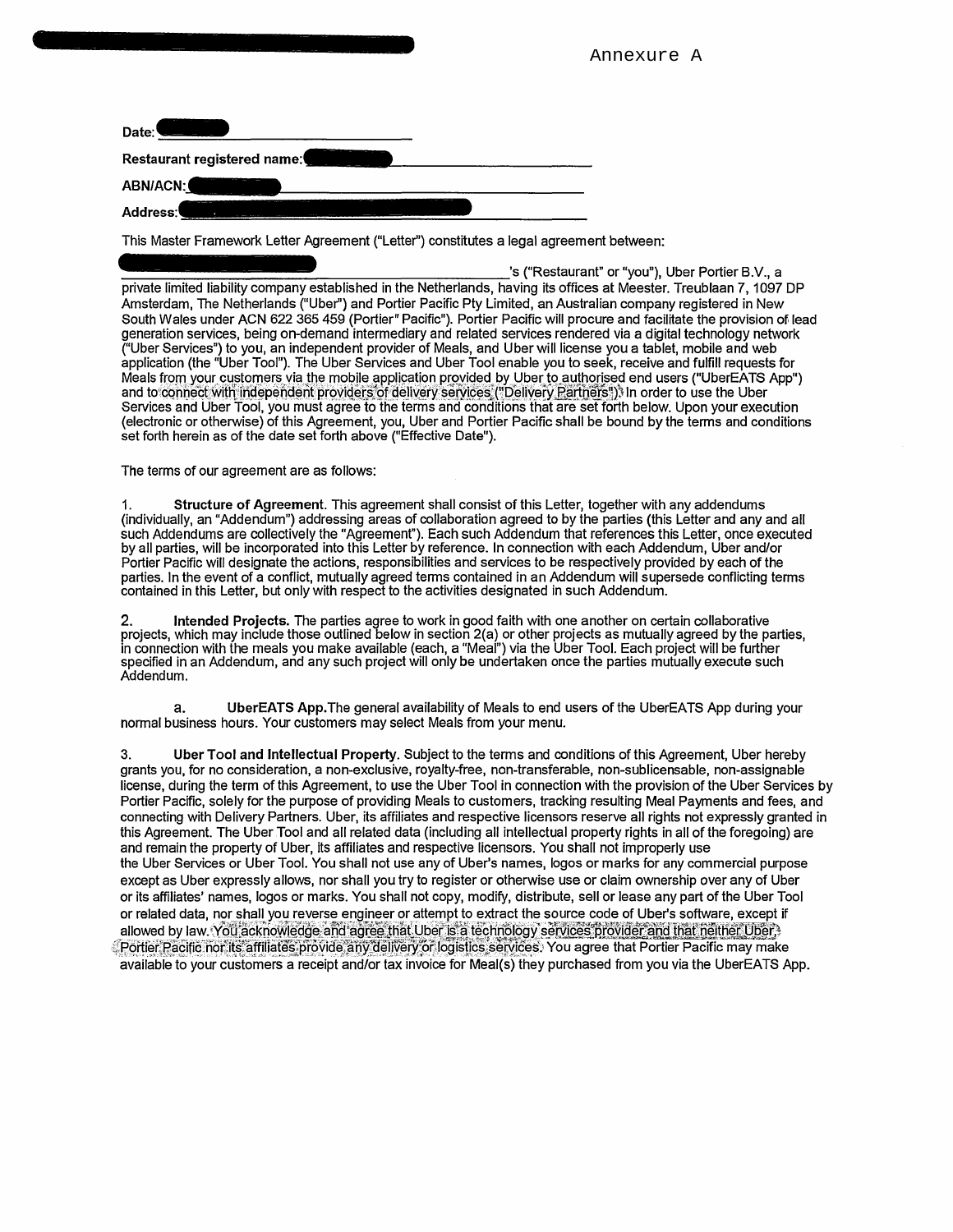You: (i) appoint Portier Pacific as your limited payment collection agent solely for the purpose of accepting payments from your customers on your behalf via the payment processing functionality facilitated by the Uber Services; and (ii) agree that payment made by your customer to Portier Pacific (or to an affiliate of Portier Pacific) shall be considered the same as payment made directly by your customer to you.

4. Delivery Services. For purposes of delivery of the Meals, Uber, Portier Pacific and the Delivery Partners , shall operate under cover of yourretail license privileges and control, as your agent, and not employee. For the sake of clarity, as between you, Uber and Portier Pacific, you, through the services provided by Delivery Partners, area<br>, responsible for the delivery of Meals and you maintain possession, control and care of the Meals at all

#### **5. Availability of Meals.**

a. Meals .Portier Pacific may provide you with reasonable advice regarding demand prediction, which you may use in connection with your determination of the quantity and type of Meals you make available via the Uber Tool. You will provide all hot Meals at a temperature of at least  $60.2$ C and all cold Meals at a temperature of less than 5 °C (the "Safe Temperature Range"). You will determine any quality, portion, size, ingredient or other criteria that apply to the Meals ("Criterla") and you are solely responsible for ensuring that your Meals meet such Criteria when they are made available via the Uber Tool. In the event you fail to prepare Meals within the Safe Temperature Range or if any Meals are inconsistent with the Criteria (each, a "Substandard Meal"), Portier Pacific is under no obligation to make such Substandard Meals available for sale via the Uber Tool. Meals that contain or may contain an endangered species will be removed from the UberEATS App.

b. Taxes. You are responsible for determining and setting the retail price ("Retail Price") for each Meal to be made available for sale via the Uber Tool. You shall be the "retailer", "provider" or "seller" of all Meals (including delivery services related to such Meals) for GST purposes and the responsible party for collection and remittance of the applicable taxes. For the sake of clarity, the retail price for each Meal shall include GST, but you are solely responsible for determining all applicable taxes and identifying and informing Portier Pacific of the appropriate tax amount for Portier Pacific to charge on your behalf for Meals sold under this Agreement. Except as may be expressly agreed in this Agreement, each party shall be responsible for its expenses and costs during its performance under this Agreement.

c. GST. Unless expressly stated otherwise in this Agreement, all amounts payable or consideration to be provided under this Agreement by you to Portier Pacific are exclusive of GST. If GST is payable on any supply by Portier Pacific made under this Agreement, for which the consideration is not expressly stated to include GST, you agree to pay Portier Pacific an additional amount equal to the GST at the same time that the consideration for the supply, or the first part of the consideration for the supply (as the case may be), is to be provided. In this Agreement, GST that is payable by Portier Pacific includes GST that is payable by the representative member of Portier Pacific's GST group.

d. GST Law. The parties agree that, for the purposes of the GST law, Portier Pacific supplies to you the Uber Services in sole consideration for the Service Fee. In addition, Uber supplies to you a licence to use the Uber Tool under section 3 for no consideration.

e. Meal Inventory. You maintain title to all Meal inventory until each Meal is delivered to your customer; You are responsible for the costs of all Substandard Meals. You are responsible for costs rela your customers in the event any such customer(s) request a refund for unsatisfactory Meal(s) (including, without limitation, any costs associated with retrieving any such unsatisfactory Meal(s), if applicable)? Portier Pacific may deduct refunds from the payment made to you under this Agreement.

f. Service Fee. In consideration of Portier Pacific's provision of the Uber Services, you agree to pay Portier Pacific a service fee as specifically set forth on each applicable Addendum (the "Service Fee"). All fees under this Agreement shall be paid in Australian dollars.

g. Nutritional Information. If you choose to make nutritional information for Meals, such as calorie count or allergen information, available to view in the UberEATS App, you represent and warrant that such information is accurate.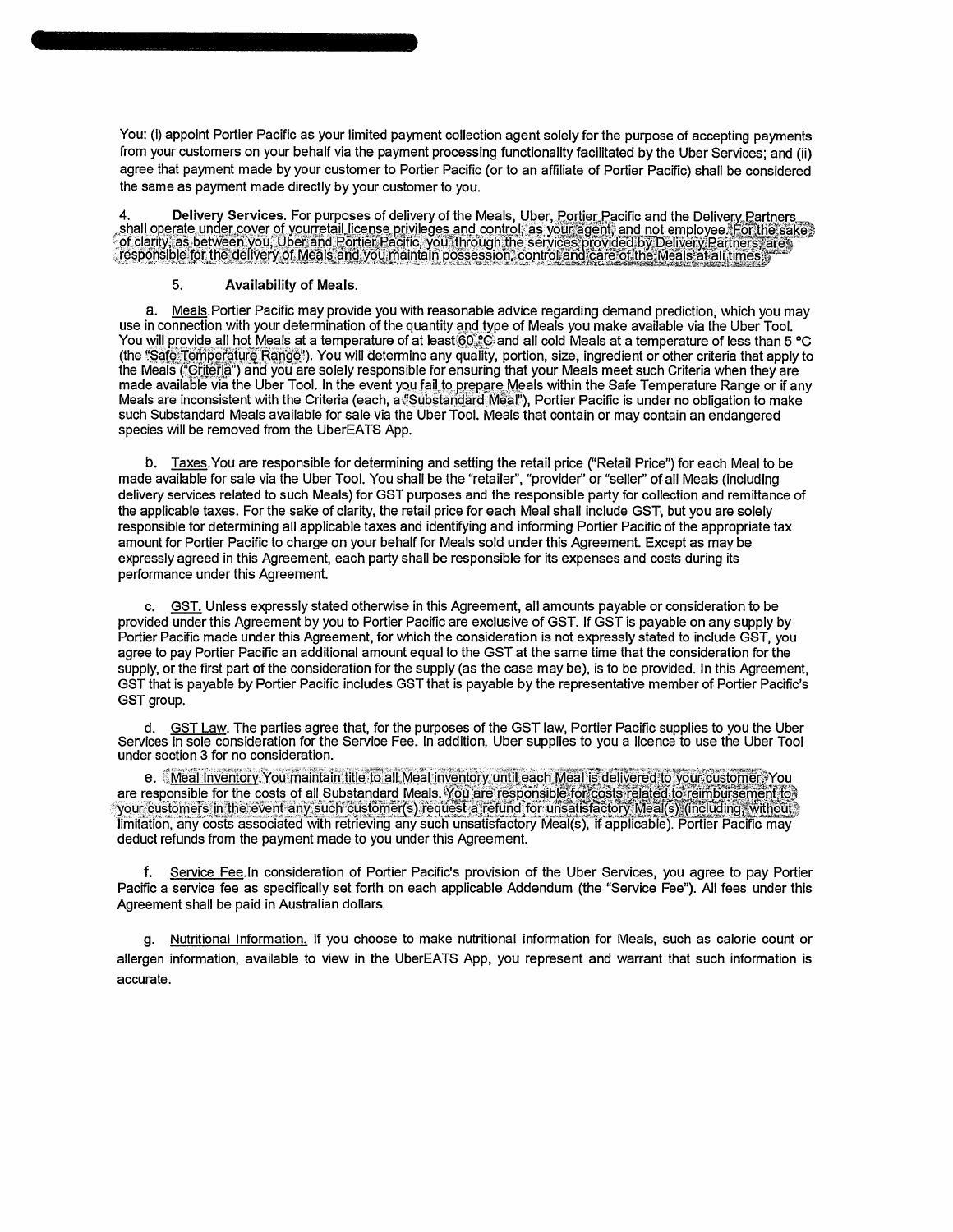### **6. Promotional Activities.**

Marketing. Uber and/or Portier Pacific may showcase the availability of your Meals via the UberEATS through various promotional activities App (e.g., Uber's or Portier Pacific's social media channels, websites,<br>advertisements or blogs)

b.Marks.Subiect to the terms and conditions of this Agreement, Uber and you hereby grant to each other (and, in the case of Uber, to its affiliates) for no consideration, a limited, non-exclusive and non-transferable license during the Term to use such party's respective Marks (as defined below), on a royalty-free basis, for the sole purpose of performing the promotional activities as set forth in an applicable Addendum. For purposes of this Agreement, the term "Marks" will mean the trademarks, service marks, trade names, copyrights, logos, slogans and other identifying symbols and indicia of the applicable party. All uses of a party's marks by the other party will be in the form and format specified or approved by the owner of such marks. Neither party will use the other party's marks without the prior, express, written consent of the other party. All goodwill related to the use of a party's marks by the other party shall inure to the benefit of the owner of such marks. Each Mark licensor reserves the right to revoke the licensee's permission to use the licensor's Marks should the quality of the licensee's services fall below a standard deemed acceptable by the licensor. Except as expressly set forth herein, neither party shall be deemed to grant the other party any license or rights under any intellectual property or other proprietary rights. All rights not granted are expressly reserved.

c.Publicitv.Except as may be expressly set forth in this Agreement or an applicable Addendum, or agreed by the parties in writing, the parties may not issue a press release or otherwise refer to the other parties in any manner with respect to this Agreement or otherwise, without the prior written consent of such other party.

#### **7. Confidential Information.**

a.Definition. "Confidentiallnformation" means any confidential, proprietary or other non-public information disclosed by one party (the "Discloser") to the other (the "Recipient"), whether disclosed verbally, in writing, or by inspection of tangible objects. Confidential Information will not include information that (a) was previously known to the Recipient without an obligation of confidentiality; (b) was acquired by the Recipient without any obligation of confidentiality from a third party with the right to make such disclosure; or (c) is or becomes publicly available through no fault of the Recipient. Each Recipient agrees that it will not disclose to any third parties, or use in any way other than as necessary to perform this Agreement, the Discloser's Confidential Information. Each Recipient will ensure that Confidential Information will only be made available to those of its employees and agents who have a need to know such Confidential Information and who are to be bound by written obligations of confidentiality at least as protective of the Discloser as this Agreement before such individual has access to the Discloser's Confidential Information. Each Recipient will not, and will not authorize others to, remove, overprint or deface any notice of copyright, trademark, logo, legend, or other notices of ownership from any originals or copies of the Discloser's Confidential Information. The foregoing prohibition on disclosure of Confidential Information will not apply to the extent the Discloser has authorized such disclosure, nor to the extent a Recipient is required to disclose certain Confidential Information of the Discloser as a matter of law or by order of a court, provided that the Recipient gives the Discloser prior written notice of such obligation to disclose and reasonably assist in obtaining a protective order prior to making such disclosure. Upon expiration or termination of this Agreement and as requested by a Discloser, each Recipient will deliver to the Discloser (or destroy at the Discloser's election) any and all materials or documents containing the Discloser's Confidential Information, together with all copies thereof in whatever form.

b.Privacv. You agree to use, disclose, store, retain or otherwise process Personal Data solely for the purpose of providing Meals under this Agreement. You shall maintain the accuracy and integrity of any Personal Data provided by Uber in its possession, custody or control. You agree to retain Personal Data provided to you by Uber solely by using the software and tools licensed to you for no consideration by Uber. For the purposes of this Agreement, "Personal Data" means any information obtained in connection with this Agreement (i) relating to an identified or identifiable natural person; (ii) that can reasonably be used to identify or authenticate an individual, including but not limited to name, contact information, precise location information, persistent identifiers, and (iii) any information that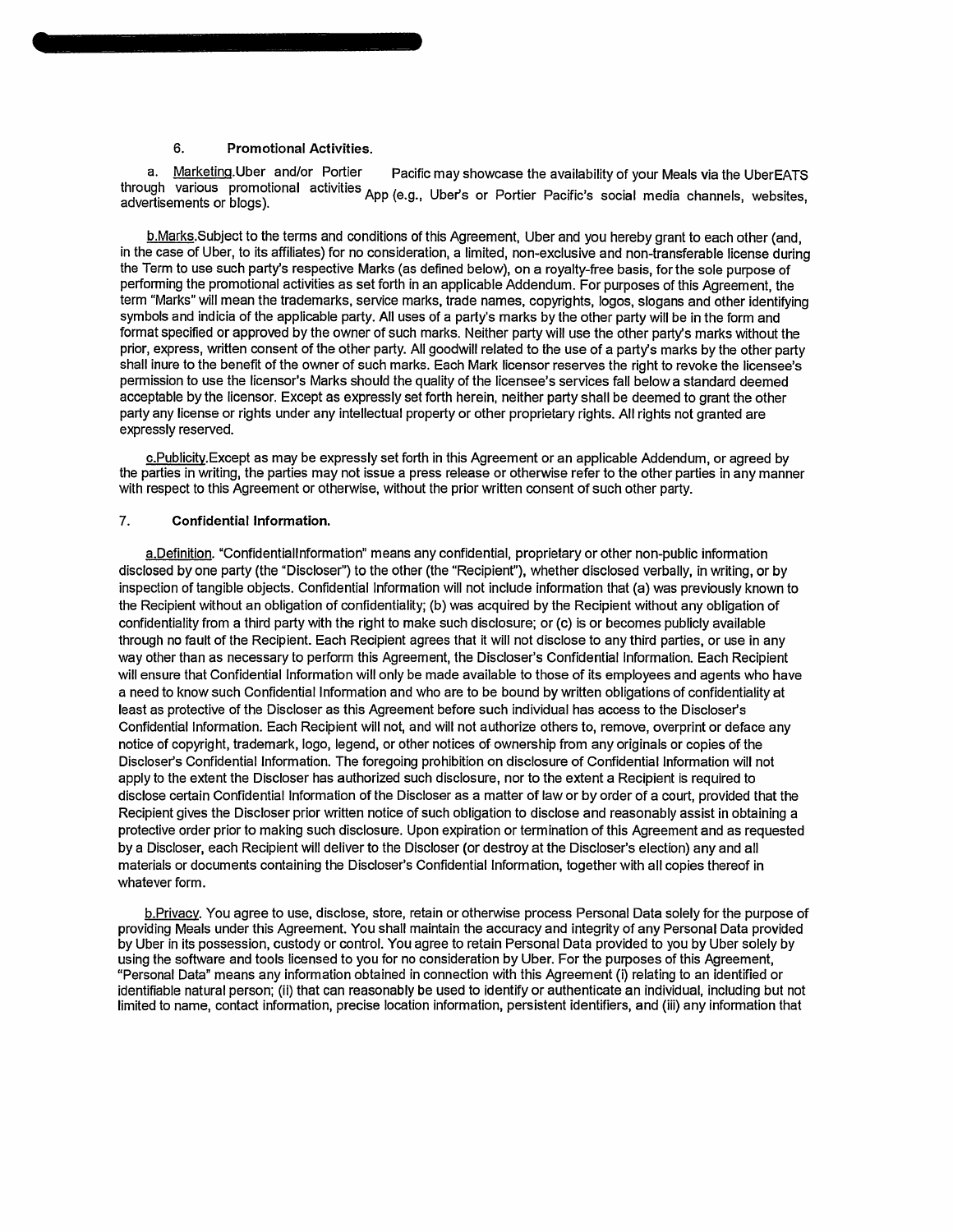may otherwise be considered "personal data" or "personal information" under the applicable law. Notwithstanding anything to the contrary in this Agreement, you shall, at your expense, defend, indemnify and hold harmless Uber, its affiliates and their respective directors, officers, employees and agents from and against all liability and loss in connection with (a) any loss, unauthorized disclosure, theft, or compromise of personal data by or from you and/or your sub-processors and (b) any breach of and/or non-compliance with the Agreement or where appropriate, any EU data protection legislation by you and/or your sub-processors. The foregoing indemnification shall be subject to notice, claim defense, cooperation and other requirements set forth in section 9(b) of this Agreement. **Onward Transfers.** To the extent that Uber and/or you transfers the other party's Personal Data outside the European Economic Area or to a jurisdiction where a European Commission positive adequacy decision under Article 25(6) of Data Protection Directive is not in force and covers such a transfer, the respective party shall be responsible for ensuring that any such onward transfer to third parties, including affiliates, employees, officers and/or consultants of such parties, takes place with an adequate level of protection as required by the Data Protection Directive.

#### **8. Representations and Warranties; Disclaimer.**

a. Each party hereby represents and warrants that: (a) it has full power and authority to enter into this Agreement and perform its obligations hereunder; (b) it is duly organized, validly existing and in good standing under the laws of the jurisdiction of its origin; (c) it has not entered into, and during the Term will not enter into, any agreement that would prevent it from complying with or performing under this Agreement (in your case, including without limitation, any exclusive agreements with any third parties for the availability of food via a technology platform); (d) it will comply with all applicable laws and regulations in its performance of this Agreement (including without limitation all applicable data protection laws); and (e) the content, media and other materials used or provided as part of this Agreement shall not infringe or otherwise violate the intellectual property rights, rights of publicity or other proprietary rights of any third party.

**b. THIS SECTION 8(b) APPLIES ONLY TO THE MAXIMUM EXTENT PERMITTED BY APPLICABLE LAW, AND DOES NOT (AND IS NOT INTENDED TO) OVERRIDE ANY RIGHTS THAT A PARTY MAY HAVE PURSUANT TO APPLICABLE LAW.** EXCEPT AS SET FORTH HEREIN, EACH PARTY MAKES NO REPRESENTATIONS, AND HEREBY EXPRESSLY DISCLAIMS ALL WARRANTIES, EXPRESS OR IMPLIED, REGARDING ITS SERVICES OR PRODUCTS OR ANY PORTION THEREOF, INCLUDING ANY IMPLIED WARRANTY OF MERCHANTABILITY OR FITNESS FOR A PARTICULAR PURPOSE AND IMPLIED WARRANTIES ARISING FROM COURSE OF DEALING OR COURSE OF PERFORMANCE.

#### **9. Indemnification.**

**a. Indemnified Claims.Each party (the "Indemnifying Party") will indemnify, defend (at the other party's option) and hold harmless the other party, its affiliates and their respective directors, officers, employees and agents (the "Indemnified Party") from and against any and all claims, damages, losses and expenses (including reasonable legal fees) (collectively, "Losses") with respect to any third party claim arising out of or related to: (a) the negligence or willful misconduct of the Indemnifying Party and its employees or agents (in your case, excluding Uber, Portier Pacific and Delivery Partners to the extent they are your agents pursuant to Section 4) in their performance of this Agreement; (b) any claims that the Indemnifying Party breached its representations and warranties in this Agreement;** 

(c) any claims that the Indemnifying Party's Marks infringe a third party's intellectual property rights, as long as such Marks have been used in the manner approved by the Indemnifying Party; or (d) any breach of and/or noncompliance with applicable data protection laws. In addition, you will indemnify, defend and hold harmless the Uber and Portier Pacific Indemnified Parties from and against any and all Losses with respect to any third party claim arising out of or related to any harm resulting from your violation or alleged violation of any applicable retail food or other health and safety code, rule or regulation, except to the extent such harm was directly caused by the gross negligence or willful misconduct of Uber, Portier Pacific or their employees, agents or Delivery Partners.

b. Procedure. Each Indemnified Party shall provide prompt notice to the Indemnifying Party of any potential claim subject to indemnification hereunder. The Indemnifying Party will assume the defense of the claim through counsel designated by it and reasonably acceptable to the Indemnified Party. The Indemnifying Party will not settle or compromise any claim, or consent to the entry of any judgment, without written consent of the Indemnified Party, which will not be unreasonably withheld. The Indemnified Party will reasonably cooperate with the Indemnifying Party in the defense of a claim, at Indemnifying Party's expense.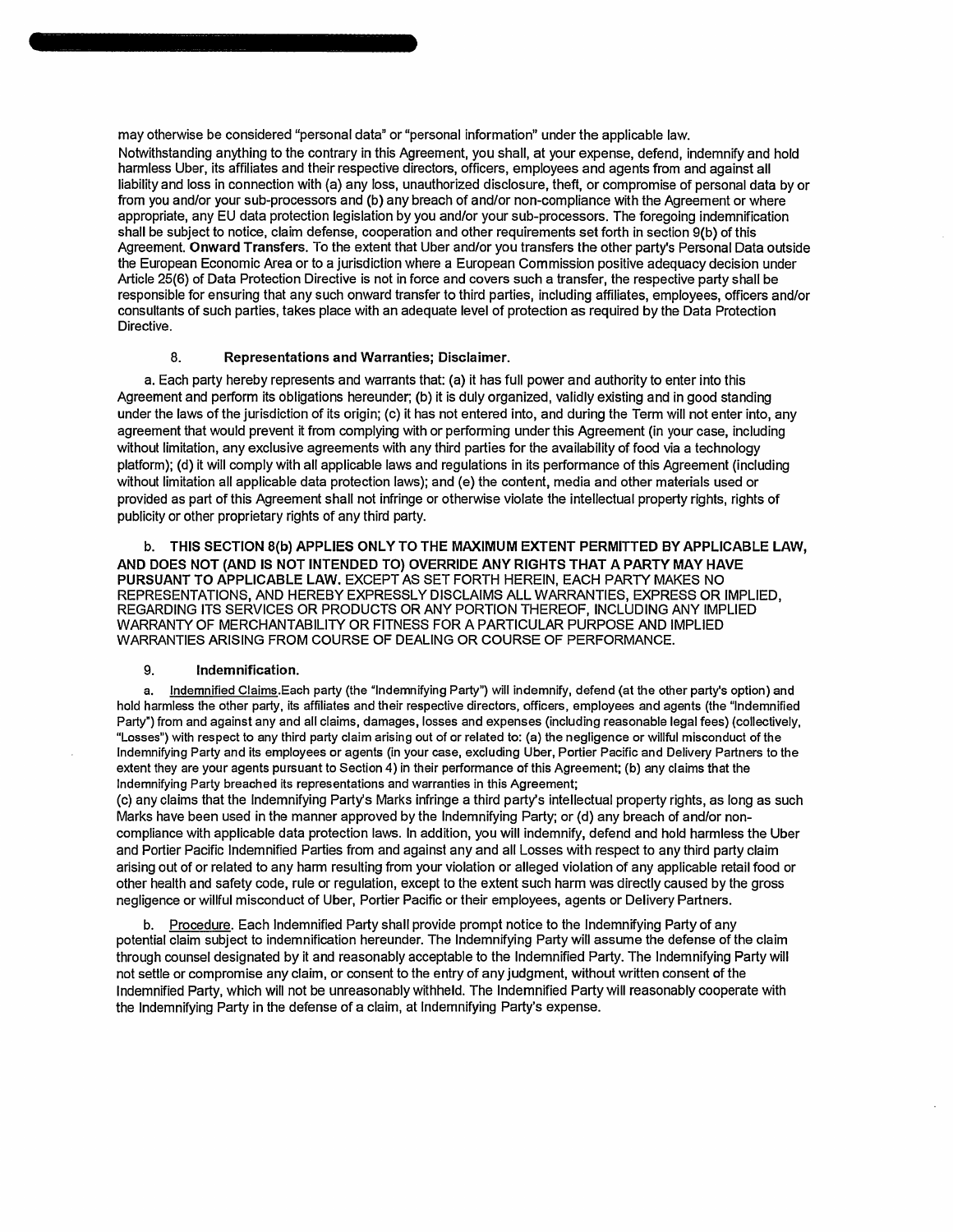**10. Limitations of Liability. THIS SECTION 10 APPLIES ONLY TO THE MAXIMUM EXTENT PERMITTED BY APPLICABLE LAW, AND DOES NOT (AND IS NOT INTENDED TO) OVERRIDE ANY RIGHTS THAT A PARTY MAY HAVE PURSUANT TO APPLICABLE LAW, INCLUDING THE AUSTRALIAN CONSUMER LAW. EXCEPT** FOR **A**  PARTY'S INDEMNIFICATION OBLIGATIONS OR A BREACH OF CONFIDENTIALITY, (A)IN NO EVENT SHALL A PARTY BE LIABLE FOR ANY CLAIM FOR ANY INDIRECT, WILLFUL, PUNITIVE, INCIDENTAL, EXEMPLARY, SPECIAL OR CONSEQUENTIAL DAMAGES, FOR LOSS OF BUSINESS PROFITS, OR DAMAGES FOR LOSS OF BUSINESS OF RESTAURANT OR ANY THIRD PARTY ARISING OUT OF THIS AGREEMENT, OR LOSS OR INACCURACY OF DATA OF ANY KIND, WHETHER BASED ON CONTRACT, TORT OR ANY OTHER LEGAL THEORY, EVEN IF SUCH PARTY HAS BEEN ADVISED OF THE POSSIBILITY OF SUCH DAMAGES; AND (B) UBER AND PORTIER PACIFIC'S COMBINED TOTAL CUMULATIVE LIABILITY OF EACH AND EVERY KIND TO RESTAURANT UNDER THIS AGREEMENT SHALL NOT EXCEED AU\$100,000, AND RESTAURANT'S TOTAL CUMULATIVE LIABILITY OF EACH AND EVERY KIND TO UBER AND PORTIER UNDER THIS AGREEMENT SHALL NOT EXCEED AU\$100,000. THE FOREGOING LIMITATION OF LIABILITY AND EXCLUSION OF CERTAIN DAMAGES SHALL APPLY REGARDLESS OF THE SUCCESS OR EFFECTIVENESS OF OTHER REMEDIES. THESE LIMITATIONS DO NOT PURPORT TO LIMIT LIABILITY THAT CANNOT BE EXCLUDED UNDER APPLICABLE LAW.

11. Insurance. During the Term and for one (1) year thereafter, each party shall maintain General Commercial Liability and, ifrequired by law, Workers' Compensation insurance. The General Commercial Liability insurance policy limits shall be not less than One Million Australian Dollars (AUD\$1,000,000) combined single limit per occurrence for bodily injury, death and property damage liability, and Two Million Australian Dollars (AUD\$2,000,000) in aggregate. All policies shall be written by reputable insurance companies authorised to do business in Australia and hold a Best's policyholder rating of not less than A VII or otherwise regulated under the Insurance Act 1973 (Cth). The insurance held by you under this section 11 shall be primary and non-contributing to any insurance maintained or obtained by Uber or Portier Pacific and all such insurance shall not be cancelled or materially reduced without thirty (30) days prior written notice to Portier Pacific. Upon a party's request, the other party subject to the request shall provide evidence of the insurance required herein. In no event shall the limits of any policy be considered as limiting the liability of a party under this Agreement.

12. Term and Termination.This Agreement shall commence on the Effective Date and, unless earlier terminated as provided below, shall continue for a period of one (1) year from the Effective Date ("Initial Term") and shall automatically renew for successive one (1) year periods (each, a "Renewal Term" and together with the Initial Term, the "Term"). Each party may terminate this Agreement in the event of a material breach by any other party if the breach is not cured by the other party within two (2) days' notice thereof by the non-breaching party. Each party may terminate this Agreement in its entirety at any time without cause by giving seven (7) days' prior written notice of termination to the other parties. In addition, Uber or Portier Pacific may terminate this Agreement immediately on providing written notice to you in the event of (a) a Brand Matter; or (b) in the event of a violation of the UberEATS Community Guidelines. A "Brand Matter" means an event that, in Uber's or Portier Pacific's reasonable judgment, causes Uber and/or Portier Pacific and/or their affiliates to have significant concerns for the reputation of Uber's Marks or brand (including but not limited to matters of safety). Sections 1, 5(b), 7, 8, 9, 10 and 11 (for the period specified), this last sentence of section 12, and sections 13 and 14 shall survive the expiration or termination of this Agreement.

13. Notice.Any and all notices permitted or required to be given hereunder shall be sent to the address listed below, or suchother address as may be provided, and deemed duly given: (a) upon actual delivery, if delivery is by<br>hand; or (b) one (1) day after being sent by overnight courier, charges prepaid; or (c) by electronic mail copy to [eats@uber.com.](mailto:eats@uber.com) Notices to Uber should be provided to Meester. Treublaan 7, 1097 DP Amsterdam, The<br>Netherlands with a copy to eats@uber.com. Notices to Restaurant should be provided to

a copy to

, with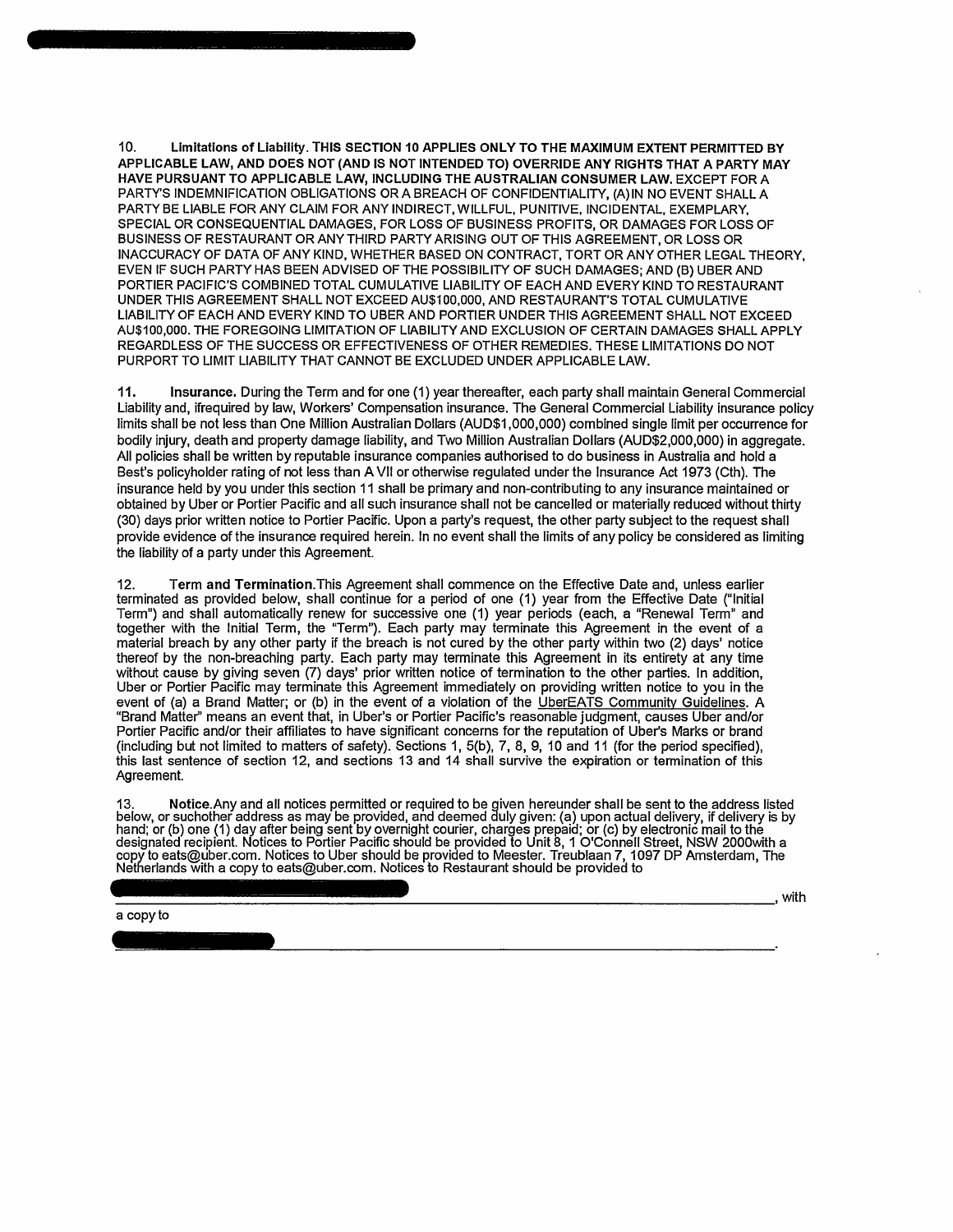14. Modification. You hereby acknowledge and agree that, by using the Uber Services, or downloading, installing or using the Uber Tool, you are bound by any future amendments and additions to this Agreement, information referenced at hyperlinks herein, or documents incorporated herein, including with respect to Delivery Fee Calculations. Continued use of the Uber Services or UberEATS Tool after any such changes shall constitute your consent to such changes.

15. General.This Agreement shall be governed by and construed in accordance with the laws of New South Wales, excluding its rules on conflicts of laws. The Vienna Convention on the International Sale of Goods of 1980 (CISG) shall not apply. The failure of any party to enforce, at any time or for any period of time, the provisions hereof, or the failure of any party to exercise any option herein, shall not be construed as a waiver of such provision or option and shall in no way affect that party's right to enforce such provisions or exercise such option. In the event any provision of this Agreement is determined to be invalid or unenforceable by ruling of an arbitrator or court of competent jurisdiction, the remainder of this Agreement (and each of the remaining terms and conditions contained herein) shall remain in full force and effect. Any delay in or failure by any party in performance of this Agreement shall be excused if and to the extent such delay or failure is caused by occurrences beyond the control of the affected party including, but not limited to, decrees or restraints of Government, acts of God, strikes, work stoppage or other labor disturbances, war or sabotage (each being a "Force Majeure Event"). The affected party will promptly notify the other parties upon becoming aware that any Force Majeure Event has occurred or is likely to occur and will use commercially reasonable efforts to minimize any resulting delay in or interference with the performance of its obligations under this Agreement. Each of Portier Pacific and Uber may assign or transfer this Agreement or any or all of their respective rights or obligations hereunder, in whole or in part, without your prior consent (you may not, however, as the Agreement needs to remain with you). Should Portier Pacific or Uber do so, you have the right to terminate this Agreement immediately, without prior notice. Each of Portier Pacific and Uber may subcontract its rights and obligations under this Agreement. Subject to the foregoing, this Agreement shall be binding upon and shall inure to the benefit of each party hereto and its respective successors and assigns. Nothing in this Agreement shall be deemed to create any joint venture, joint enterprise, or agency relationship among the parties (except as specifically set forth in Section 4 above), and no party shall have the right to enter into contracts on behalf of, to legally bind, to incur debt on behalf of, or to otherwise incur any liability or obligation on behalf of, the other parties hereto, in the absence of a separate writing, executed by an authorized representative of the other party. Each party shall be solely responsible for its employees and contractors used in connection with this Agreement. This Agreement contains the full and complete understanding and agreement between the parties relating to the subject matter hereof and supersedes all prior and contemporary understandings and agreements, whether oral or written, relating such subject matter hereof. This Agreement may be executed in one or more counterparts and by exchange of electronically signed counterparts transmitted by pdf format, each of which shall be deemed an original and all of which, when taken together, shall constitute one and the same original instrument. Nothing herein limits or excludes (nor is intended to limit or exclude) any statutory rights that you may have under applicable law that cannot be lawfully limited or excluded.

Sincerely,

By:

On behalf of Ober Portler B.v. Name: Uber Management B.V. Title: Managing Director On behalf of Uber Management B.V. Name: Pierre-Dimitri Gore-Coty Title: Managing Director A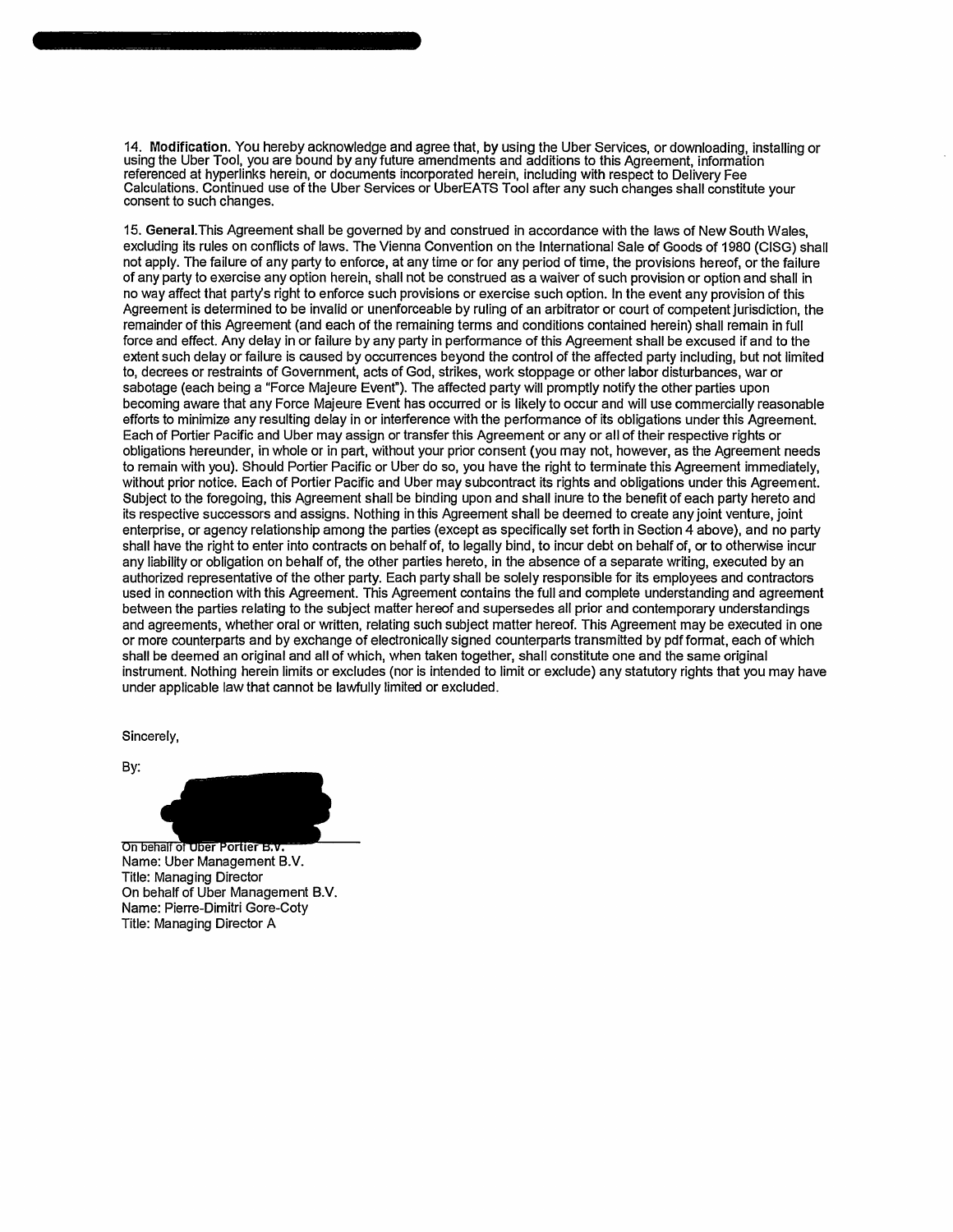

**Portier Pacific Pty Ltd**  Signed by its duly authorised officer Title: Director

Accepted and Agreed on behalf of Restaurant:

| By:                     | المسيوي<br>- |
|-------------------------|--------------|
| on some sea on<br>Name: |              |
| Title:                  |              |
| Date:                   | m<br>---     |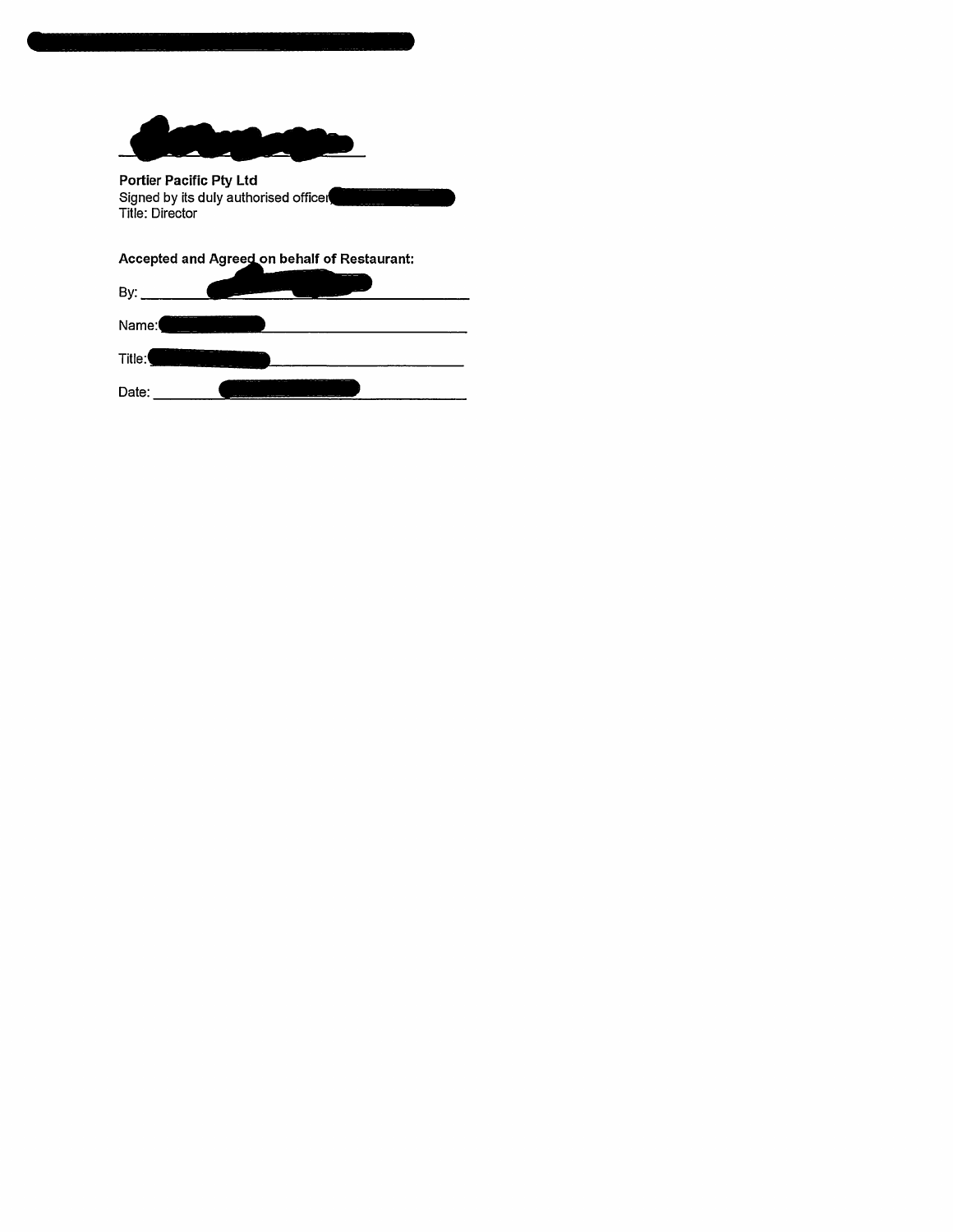### **Marketplace Addendum to UberEATS Master Framework Agreement**

This Marketplace Addendum ("Addendum") is subject to the UberEATS Master Framework Letter Agreement between

("Restaurant" or "you"), Uber Portier B.V. ("Uber") and Portier Pacific Pty Limited ("Portier Pacific") with a date of\_

(the "Letter"). This Addendum is effective as of the date last set forth below ("Addendum Effective Date"). All undefined, capitalized terms in this Addendum will have the meaning set forth in the Letter.

1**. UberEATS App**.This Addendum governs the general availability of your Meals via the UberEATS App. You agree to make items from your menu available via the UberEATS App during your normal business hours, and as further set forth in this Addendum or as mutually agreed between the parties.

2. Reporting.Portier Pacific will give you aggregate information regarding the number of Meals picked up by DeliveryPartners and sold by you to your customers pursuant to this Addendum. Portier Pacific will also provide information regarding any refunds given to your customers, including the date of the transaction, the Meal ordered, the reason for the refund and any other information Portier Pacific is permitted to provide under applicable privacy laws.

### **3. Payment.**

a.Pricing. Notwithstanding Section 5(b) of the Letter, you agree that you will not make a Meal available under this Addendum at a price higher than the eat-in price of a similar meal at your restaurant.

b.Service Fee. In consideration for Portier Pacific's provision of the Uber Services to you, you agree to pay Portier Pacific a Service Fee of 35.00% (unless otherwise specified in the Other Notes section below) for each Meal sold by you via the UberEATS App. Portier Pacific calculates the Service Fee as follows: the Retail Price of the Meal(s) sold by you via the UberEATS App (including any GST) (the "Meal Payment") multiplied by the above Service Fee percentage less any Discount as defined by Section 3(c) of this Addendum (Delivery Services).

c.Delivery Services. You will pay a "Delivery Fee" to Delivery Partners for each applicable order of Meal(s) based on a specified fee in respect of: (i) each delivery made; and/or (ii) the distance traveled to deliver each applicable order of Meal(s) and/or time amounts ("Delivery Fee Calculation"). Distance and time amounts may be based on the expected, not actual, trip distance and duration as reasonably determined by Uber.Delivery Partners, via the Uber Services, will invoice you for the delivery services they provide to you. If you are paid for a Meal, you are responsible for the Service Fee and for the Delivery Fee even if a Delivery Partner is unable to complete the delivery, and an order of Meal(s) will be deemed to have been delivered for the purpose of determining the Delivery Fee. You<br>authorize Portier Pacific or a Portier Pacific affiliate to (i) collect a delivery charge from your customers on y (the "Delivery Charge") and (ii) remit the applicable Delivery Fee earned by a Delivery Partner on your behalf. In the event the Delivery Fee exceeds the Delivery Charge, Portier Pacific will give you a discount on your Service Fee equal to the difference between the GST exclusive Delivery Fee and the GST exclusive Delivery Charge (such amount being the "Discount").

d. Remittance.Portier Pacific will remit to you the total (i) Meal Payment earned by you, (ii) less (1) the Service Fee; and (2) any refunds given to your customers (such final remitted amount being the "Meal Revenue"). The Meal Revenue will be remitted on weekly basis.

e.Activation Fee.In consideration of Portier Pacific's provision of the Uber Services, you agree to pay Portier Pacific an Activation Fee of AUD\$\_<sub>750.00</sub> ("Activation Fee") per restaurant venue. You agree that Portier Pacific may deduct from the Meal Revenue the Activation Fee (or a portion thereof) prior to remitting such Meal Revenue to you until you have paid the full Activation Fee.

**f.Pavment Processing Errors.Portier Pacific reserves the right, in its sole discretion, to seek reimbursement from you if Portier Pacific discovers payment processing errors. Portier Pacific may deduct from the Meal Revenue**